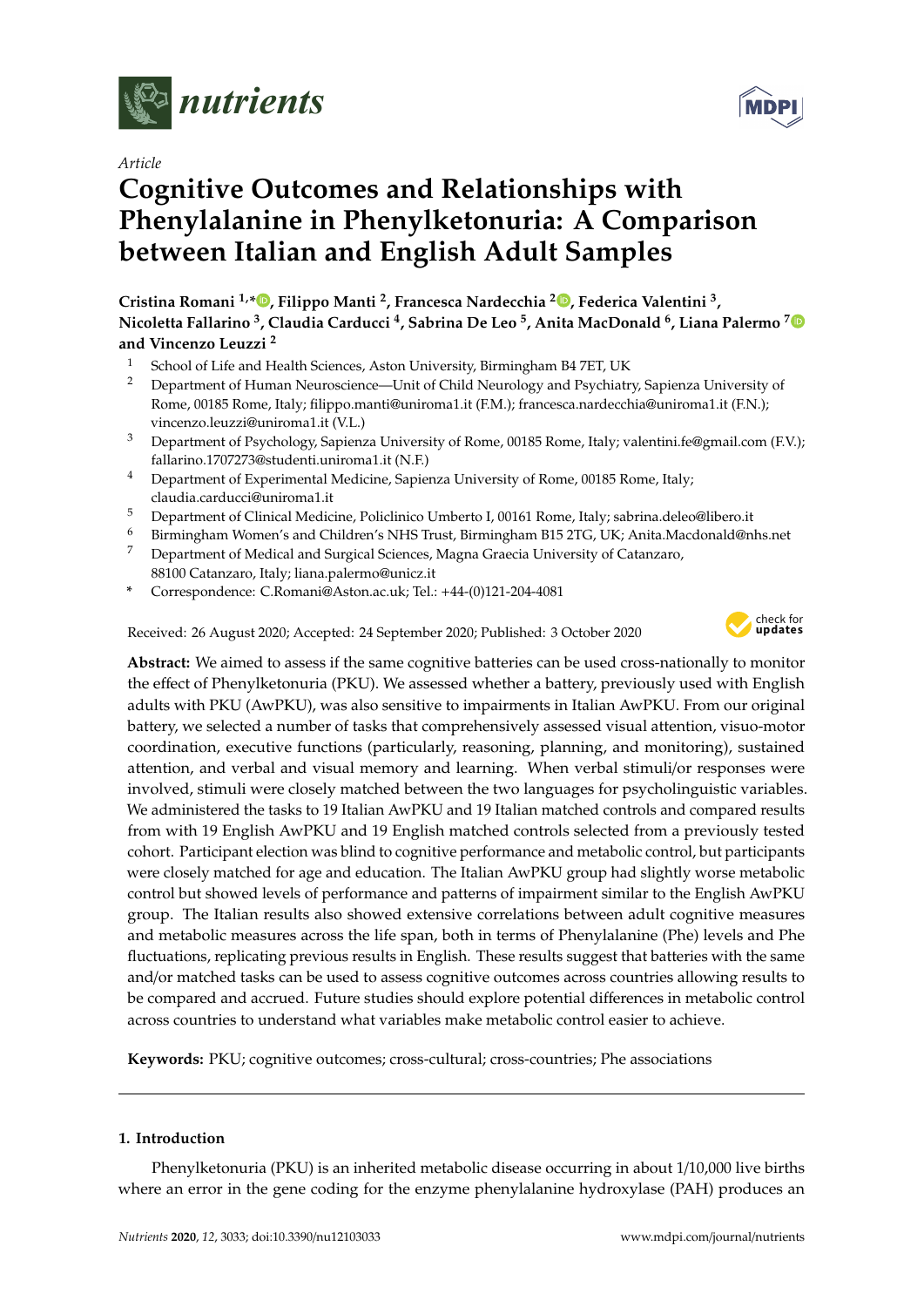inability to metabolize the amino acid phenylalanine (Phe) into tyrosine with serious consequences for brain health [\[1\]](#page-17-0). Tremendous advances have been made in our understanding and treatment of this disorder from the 1930s when it was first discovered by a Norwegian physician, Asbjørn Følling, who noticed high levels of phenylpyruvic acid in the urine of some patients with severe mental disability and established connections with high levels of Phe in the blood. Since the wide-spread introduction of new-born screening in the late seventies in most countries, infants with PKU follow a Phe-restricted diet which lowers blood Phe levels and eliminates mental disability. It is now recommended that a PKU diet is followed throughout life. Current European guidelines recommend Phe to be kept within the target range of 120–360 µmol/L till 12 years of age and within 120–600 µmol/L, above 12 years [\[2](#page-17-1)[,3\]](#page-17-2). American guidelines recommend a target range of 120–360 µmol/L throughout life (American College of Medical Genetics and Genomics, ACMG) [\[4\]](#page-17-3). In classical PKU, without treatment, Phe could exceed  $>2000$   $\mu$ mol/L.

Maintaining a Phe-restricted diet allows people with PKU to lead normal lives. However, not all is well. The PKU diet is expensive, unpalatable, and unsociable. Thus, it is often self-relaxed in late childhood and abandoned during late adolescence [\[5–](#page-17-4)[9\]](#page-17-5). Possibly because Phe levels remain suboptimal, on average, people with PKU do not reach their full cognitive potentials [\[7\]](#page-17-6). IQ is in the normal range, but lower than matched controls [\[10\]](#page-17-7), and there are impairments in cognitive tasks, especially when speed of processing and higher cognitive functions are involved [\[11](#page-17-8)[–16\]](#page-17-9). Moreover, this is the first generation of early treated adults with PKU (from now on AwPKU) to reach middle-age and we do not know the effects of prolonged high levels of Phe on aging brains.

Better management of PKU may be achieved with the wider use of existing pharmacological treatments [\[3,](#page-17-2)[17,](#page-17-10)[18\]](#page-18-0) and the introduction of new ones [\[19](#page-18-1)[–21\]](#page-18-2), but it also depends on a better understanding of how the cognitive impairments experienced by this population relate to levels and variations in Phe levels across the life span. While Phe may be particularly toxic for developing brains, we need evidence of the safety of accumulating high Phe levels on aging brains. Finally, it is important to understand whether some individuals are less affected by high Phe since there is some evidence of individual variation [\[6,](#page-17-11)[22–](#page-18-3)[24\]](#page-18-4). For a few people with PKU, it may be less important to keep on a strict diet.

Establishing the efficacy of new treatments and the safety of existing ones relies on the comprehensive cognitive assessments of large samples of people with PKU and relative controls. Ideally, cognition should be tested across the board because the effects of Phe may vary for different cognitive functions. Moreover, it is important to use multiple measures to increase reliability since tasks do not tap cognitive function in a simple, univocal way. However, this is time-consuming and recruiting participants is challenging since PKU is a rare disease. These difficulties, compounded by resource limitations, mean that it is difficult for studies based on single clinical centres to achieve the desired breadth and depth of testing with enough power [\[15,](#page-17-12)[16](#page-17-9)[,25\]](#page-18-5) making the ability to collate results across national and international centres particularly important. However, there is a lack of studies comparing results across national samples.

Similar negative effects of PKU on cognition have already been reported across countries (for example, deficits in executive functions have been reported in: Italy: Nardecchia et al. [\[26\]](#page-18-6); the Netherlands: Jahja et al. [\[27\]](#page-18-7); the UK: Palermo et al. [\[15\]](#page-17-12); the USA: Brumm et al. [\[25\]](#page-18-5); Christ, et al. [\[28\]](#page-18-8); Diamond et al. [\[2\]](#page-17-1); deficits of speed of processing have been reported in Australia: Moyle et al. [\[10\]](#page-17-7); Germany: Feldmann et al. [\[29\]](#page-18-9); the UK: Channon et al. [\[30\]](#page-18-10); Palermo et al. [\[15\]](#page-17-12); the USA: Janos et al. [\[31\]](#page-18-11)). These results suggest that the effects of Phe on cognition are similar across countries, in spite of cultural and environmental differences in the approach to food and feeding. However, there is a lack of studies directly comparing results collected using the same tests and direct comparisons are important to give us confidence that results can be accrued.

The objectives of the present study are twofold: 1. we aim to replicate results previously obtained with a relatively large sample of English AwPKU ( $N = 37$ ) [\[5,](#page-17-4)[6](#page-17-11)[,15](#page-17-12)[,32\]](#page-18-12) by administering a subset of tasks to a new sample of Italian patients; 2. we aim to demonstrate that the same tasks which are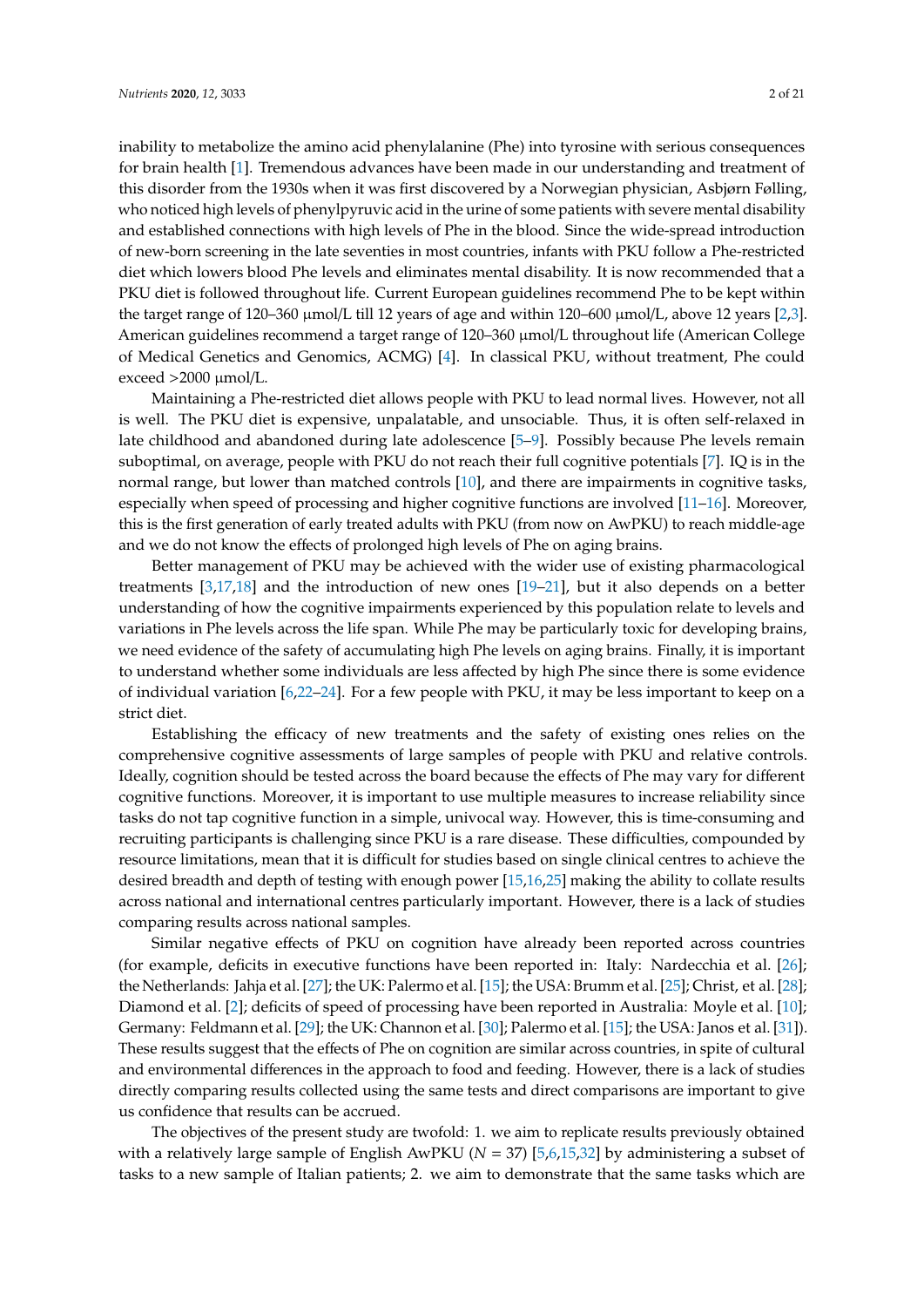sensitive to blood Phe in English are also sensitive in Italian so that they also demonstrate impairments and relationships with blood Phe levels and Phe fluctuations throughout the lifespan. A comparison between English and Italian PKU samples is particularly relevant given differences in the approach to food and diet in the two countries. Note that there is no issue of validity and specificity in the cognitive assessment of PKU. We do not need to distinguish people with PKU from healthy people. Genetic tests reliably establish the presence/absence of PKU from birth and high-level of Phe are constant in people of PKU if the disease is untreated. What is important, instead, is test-sensitivity to variations in metabolic control so that cognitive outcomes can be properly monitored. This can be demonstrated by showing impairment compared to healthy controls and correlations with metabolic measures.

We assessed metabolic control and cognitive outcomes in 19 Italian early-treated AwPKU and 19 matched controls and compared performance with that of 19 English early-treated AwPKU and relative controls selected from our previously tested cohort [\[15\]](#page-17-12). All groups were matched for age and education. Comparisons between PKU groups were in terms of z scores which considered performance in terms of deviations from the relative control groups. In addition, we assessed the sensitivity of our cognitive battery in Italian by assessing correlations with current and historical blood Phe levels. The Italian and English testing batteries were matched as rigorously as possible. In most cases, our tests were exactly the same (the same materials and procedure); those with verbal stimuli were carefully matched for psycholinguistic variables such as word frequency and word length (e.g., Rey AVLT). Similar levels of impairments and similar correlations with Phe levels will demonstrate test reliability and sensitivity for different national PKU samples. It will also give us confidence that, when the same or matched tasks are used, results can be accrued, allowing more power for analyses.

# **2. Method**

#### *2.1. Participants*

All PKU participants were adults diagnosed soon after birth (2–3 days in Italy and 5–7 days in the UK).

Nineteen Italian AwPKU were recruited from the Clinical Centre for Neurometabolic Diseases in the Department of Human Neuroscience, Child Neurology and Psychiatry Unit at the Sapienza University of Rome. Three participants were currently treated with sapropterin. Nineteen Italian control participants were recruited among students and friends of the researchers. They were matched to the Italian PKU participants for age and education. Among the Italian participants, 4 had a diagnostic blood Phe level > 600 µmol/L but <1200 µmol/L; 15 participants had Phe > 1200 µmol/L at birth.

To allow a direct comparison between an Italian and an English sample, 19 English AwPKU were selected from a larger sample of 37 AwPKU previously tested [\[15](#page-17-12)[,16](#page-17-9)[,32\]](#page-18-12). They were all tested at the Inherited Metabolic Disease Unit at the Queen Elizabeth Hospital in Birmingham. They all had Phe  $> 1200 \mu$ mol/L at birth. They were matched one-to-one with the Italian AwPKU for gender, age, and education. Matching was blind to cognitive performance and metabolic control as possible differences were assessed. Thirty English healthy controls were originally recruited through an advertising volunteering website. From this sample, we blindly selected 19 healthy controls matching the English PKU participants for age and education (in number of years).

Power calculations indicated that 20 participants were necessary in the clinical group and 20 participants in the control group for a one tail effect size of 0.8 (consistent with what we found in our previous studies) and =0.05, power (1-error probability) = 0.80. All AwPKU treated in the English and Italian centres were invited to participate and were accepted in the study on a first-come, first-served basis. Recruitment stopped when enough participants were tested. After the Italian PKU participants were contacted, one participant became unavailable and we were left with 19 participants, which still gave our study acceptable power (=0.78).

The English study received NHS ethical approval. The Italian study was approved by the local ethics committee. All participants provided informed consent to the study.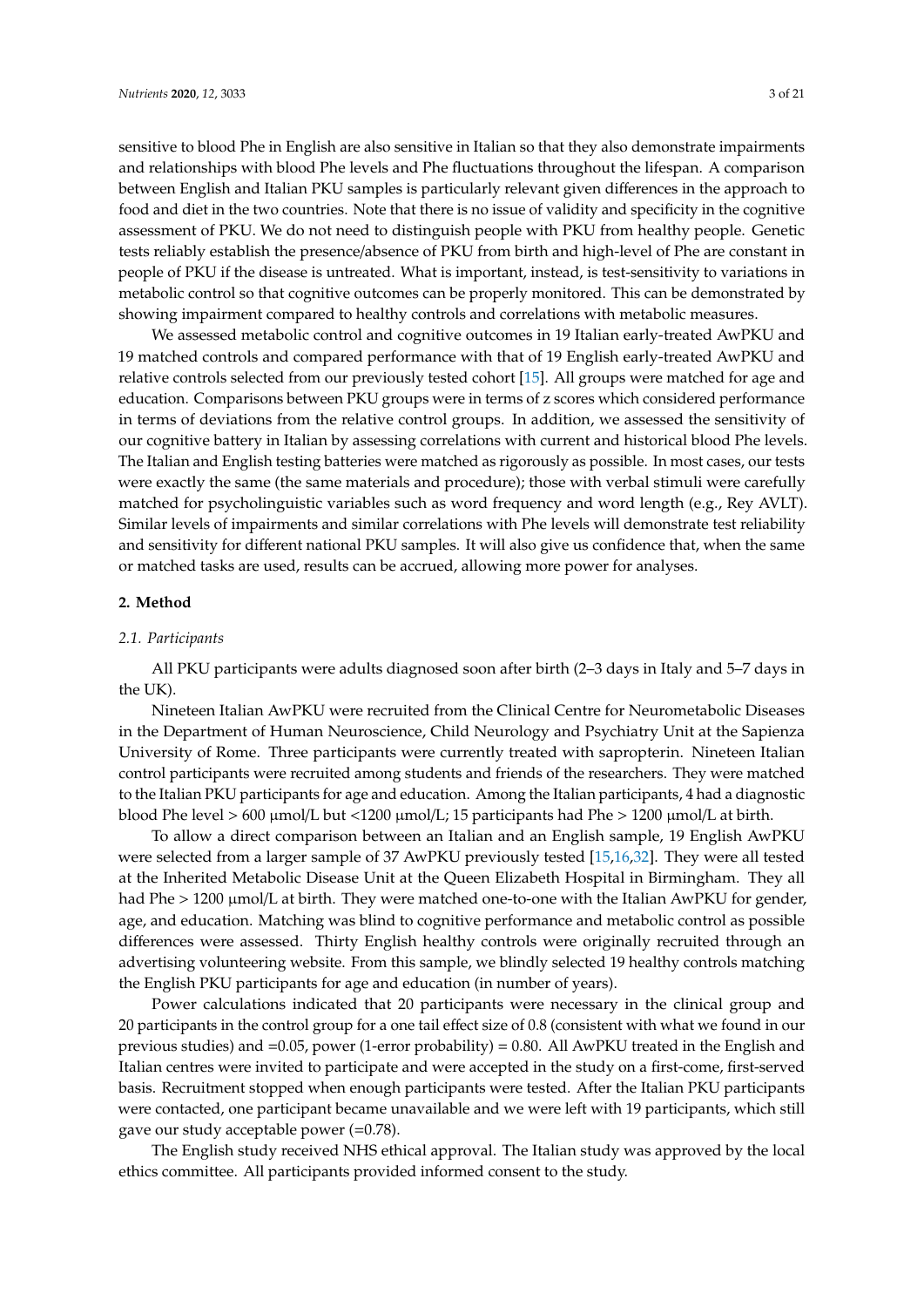#### *2.2. Ethical Approval*

The study was conducted in accordance with the Declaration of Helsinki. All participants gave their informed consent for inclusion before they participated in the study. In the UK, the protocol was approved by the West Midlands NHS Ethics Committee (rec REC: 10/H1207/115). In Italy the protocol was approved by the Institutional Review Board of "Sapienza"—University of Rome (Project identification code 3629).

# *2.3. Metabolic Measures*

For both the English and the Italian participants, metabolic measures were taken regularly since birth and extensive records were available. The number of measures did not differ between countries (see Table [1\)](#page-3-0). Blood Phe monitoring was performed on dry blood spot collected after overnight fasting by High Performace Liquid Chromatography until 2010 and then via tandem mass spectroscopy. The laboratories of both centres have adhered and contributed to international quality control systems

|                                         | Italian<br><b>AwPKU</b>   |           | English<br><b>AwPKU</b>   | English vs.<br>Italian |            |  |
|-----------------------------------------|---------------------------|-----------|---------------------------|------------------------|------------|--|
|                                         | $N = 19$                  |           | $N = 19$                  |                        | $p$ Value  |  |
|                                         | Mean                      | <b>SD</b> | Mean                      | <b>SD</b>              |            |  |
| Age                                     | 25.4 (range:<br>$19 - 33$ | 4.1       | 25.3 (range:<br>$18 - 36$ | 6.1                    | n.s.       |  |
| <b>Education</b> (in years)             | 14                        | 1.8       | 14.6                      | 1.9                    | n.s.       |  |
| Gender (M/F)                            | 8/11                      |           | 8/11                      |                        |            |  |
| Verbal IQ                               | 98.8                      | 12.9      | 100.4                     | 8.9                    | n.s.       |  |
| Performance IQ                          | 99.3                      | 15        | 103.3                     | 12.9                   | n.s.       |  |
| Full IQ                                 | 98.9                      | 14.5      | 102.1                     | 10.4                   | n.s.       |  |
| Childhood (0-10 years)                  |                           |           |                           |                        |            |  |
| Phe Average Median                      | 499                       | 149       | 386                       | 168                    | $p = 0.04$ |  |
| Phe Fluctuation                         | 227                       | 63        | 198                       | 50                     | n.s.       |  |
| Mean N observationsper<br>participant   | 208                       | 79        | 259                       | 156                    | n.s.       |  |
| Adolescence (11-16 years)               |                           |           |                           |                        |            |  |
| Phe Average Median                      | 702                       | 194       | 612                       | 293                    | n.s.       |  |
| Phe Fluctuation                         | 170                       | 51        | 165                       | 34                     | n.s.       |  |
| Mean N obs. per participant             | 77                        | 54        | 98                        | 74                     | n.s.       |  |
| Adulthood (17 years +)                  |                           |           |                           |                        |            |  |
| Phe Average Median                      | 970                       | 239       | 733                       | 344                    | $p = 0.02$ |  |
| Phe Variation                           | 217                       | 65        | 122                       | 41                     | p < 0.001  |  |
| Mean N obs. per participant             | 58                        | 49        | 62                        | 58                     | n.s.       |  |
| Lifetime                                |                           |           |                           |                        |            |  |
| Phe Average Median                      | 695                       | 198       | 516                       | 233                    | $p = 0.02$ |  |
| Phe Fluctuation (SD)                    | 208                       | 46        | 171                       | 33                     | p < 0.01   |  |
| Mean N observations. per<br>participant | 344                       | 149       | 419                       | 232                    | n.s.       |  |
| <b>Current Phe</b>                      | 1042                      | 428       | 677                       | 382                    | $p = 0.01$ |  |
| Range                                   | 454-2081                  |           | 65-1465                   |                        |            |  |

<span id="page-3-0"></span>**Table 1.** Demographic Variables in Terms of Age, Gender, Years of Education and Metabolic Control across Ages for the Two Matched Groups of Italian and English AwPKU. Blood Phe measured in  $\mu$ mol/L.

We averaged metabolic control in three age bands: childhood: 0–10 years old, adolescence: 11–16 years old, and adulthood: 17 years to present. We have also averaged measures throughout the life-time and considered current Phe levels. For the Italian group, current Phe has been measured immediately before the testing session/s or in the preceding few days; for the UK group, current Phe has been measured immediately before the two testing sessions and averaged. We considered two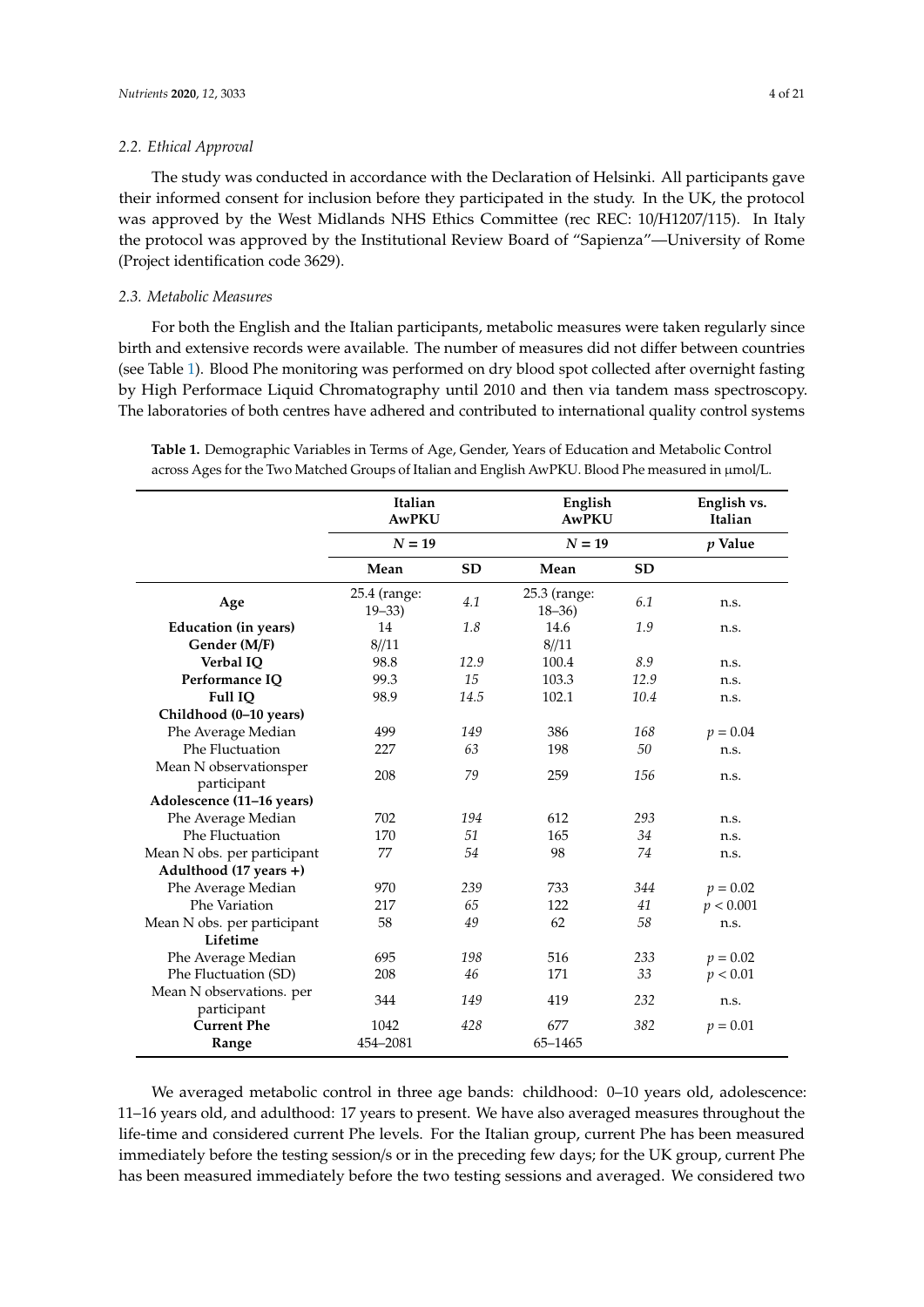types of measures: Phe level and Phe fluctuation/variation (we will use the term fluctuation from now). Phe level in each band was calculated by taking the median values for each year and then averaging the year values; Phe fluctuation was calculated by taking the SD for each year and then averaging year values in the band.

#### *2.4. Cognitive Assessment*

Cognitive assessments were carried out in a quiet room at the clinical centres in Birmingham and Rome. The testing session for the Italian participants lasted between 2 and 3 h. The English participants carried out more tests and were tested in two separate sessions of similar length. Testing was carried out by a psychologist or a neuropsychiatrist with neuropsychological training.

IQ was measured, for the Italian participants, using the Wechsler Adult Intelligence Scale-Revised (WAIS-R) [\[33\]](#page-18-13) and, for the English participants, theWechsler abbreviated scale of intelligence (WASI) [\[34\]](#page-18-14), which includes the following subtests: Vocabulary, Block Design, Similarities, and Matrix Reasoning. The WAIS-R and the WASI are strongly correlated providing similar validated measures of Full Scale IQ [\[35\]](#page-18-15). In addition, participants were given a set of tasks chosen from the larger set of tasks administered in our previous studies [\[15](#page-17-12)[,16\]](#page-17-9). We chose tests which either showed a strong difference between PKU participants and controls and/or strong correlations with metabolic measures. We also prioritized tasks with non-linguistic stimuli which did not need adapting across languages. Therefore, we did not include tests of picture naming, reading, spelling, and orthographic knowledge (spoonerisms, phoneme deletions) where speed impairments could be due to a general reduction in speed of processing which was also tapped by visual search. In addition, we did not include tasks where relationship with metabolic measures are modest or absent [\[5\]](#page-17-4). Finally, to reduce the number of tasks tapping similar functions, we also did not administer the Tower of Hanoi, lexical learning task, the Stroop, and nonword repetition. Measures of short-term memory (digit span and Corsi span) and a baseline measure of peripheral speed of processing were included for completeness and to confirm or disprove impairments, given mixed results from the literature (for impairments in digit span and nonword repetition see Palermo et al. [\[15\]](#page-17-12); for contrasting results see Brumm et al. [\[25\]](#page-18-5), and Moyle et al. [\[10\]](#page-17-7); see also Jahja et al. [\[27\]](#page-18-7) for deficits with increasing working memory load).

The following cognitive areas were assessed:

## 2.4.1. Visual Attention

This was assessed with four tasks [\[15,](#page-17-12)[16\]](#page-17-9): 1. Simple Detection: Press a response button as soon as a ladybird appears on the screen; 2. Detection with Distractors: Press a button whenever a ladybird appears on the screen alone or with a green bug, in the second part of the task the instruction was changed to press a button whenever a green bug appeared on the screen alone or with a ladybird; 3. Feature Search: Detect a target among distractors not sharing features by pressing a "yes" or "no" button (e.g., a red ladybird among green bugs); 4. Conjunction Search: Detect a target among distractors sharing features (e.g., red ladybird among red bugs and green bugs). Both reaction times (RT from now on) and accuracy measures (error rates) were taken.

## 2.4.2. Visuo-Motor Coordination

This was assessed with two tasks: 1. Grooved Pegboard Test [\[36\]](#page-18-16): Put pegs into the holes of a board using only one hand as quickly as possible (short version with two trials one with the dominant and one with the non-dominant hand for the Italian and English matched samples) and 2. Digit Symbol Task [\[33\]](#page-18-13): Fill as many boxes as possible with symbols corresponding to numbers (key with associations remains visible) in 90 s. Trail Making Test A (TMT A) [\[37,](#page-18-17)[38\]](#page-19-0): connect circles containing numbers in ascending order of the numbers as quickly as possible.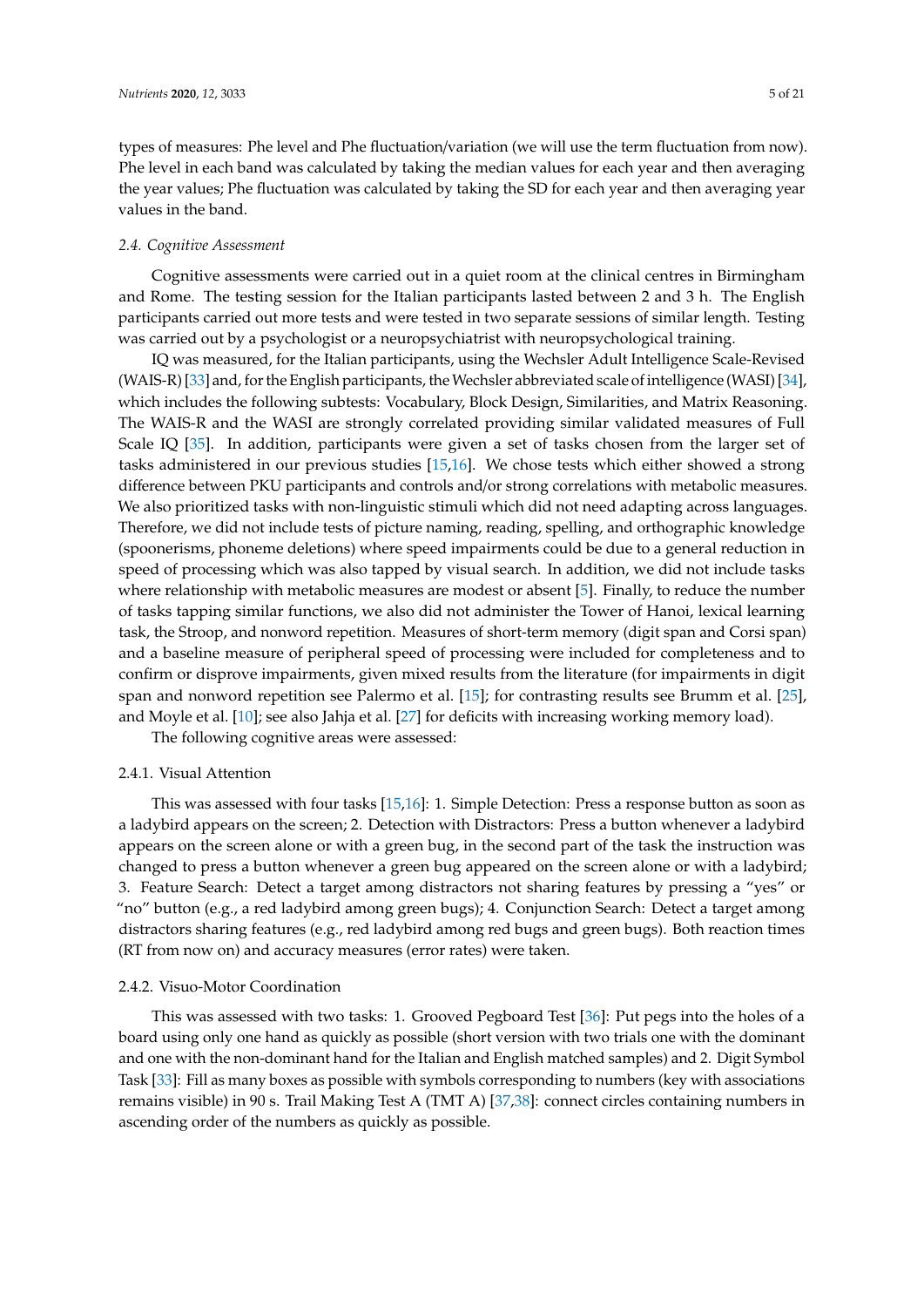## 2.4.3. Complex Executive Functions

This was assessed with four tasks tapping skills such as planning, flexibility, and abstract thinking: 1. The Wisconsin Card Sorting Test (WCST) 64 card version [\[39\]](#page-19-1): Discover the rules to match cards from a deck with four reference cards according to the shape, number or colour of the symbols on the card; feedback is provided to allow learning. Flexibility is required when the sorting rule is changed unknown to the participant and the new rule must be discovered. We used three different scores: total errors, number of perseverative responses and number of completed categories. 2. Difference in speed between Trail Making Test B-A (TMT B-A) [\[37](#page-18-17)[,38\]](#page-19-0). A involves connecting circles containing numbers in ascending order; B also involves connecting circles in ascending order but alternating between the number and letters contained in the circles. Only time is considered in this test; when occasionally an error is made, it is corrected by the examiner and this affects the time to complete the task. 3 Fluency: For letter fluency: generate as many words as possible starting with a given letter in a minute of time (for Italian: P, F and L; Novelli et al. [\[40\]](#page-19-2) for English: C, F and L; Benton et al. [\[41\]](#page-19-3)); for semantic fluency [\[42](#page-19-4)[,43\]](#page-19-5): generate as many names of animals as possible in 1 min of time. This requires planning an efficient search through the lexicon.

#### 2.4.4. Short-term Memory/Working Memory

This was assessed with two tasks: 1. Digit Span: Repeat a sequence of digits spoken by the examiner soon after presentation; 2. Corsi Block Tapping Test [\[44\]](#page-19-6): The examiner taps a sequence of blocks and the participant must reproduce the sequence in the same order. Span was calculated as the longest sequence which could be repeated correctly (1 point was awarded for each length if all trials are correct; otherwise a corresponding fraction of point was awarded; for digit span where sequences started from length four, sequences of length 1–3 were assumed all correct, unless there were errors with sequences of four digits; in this case, sequences of shorter length were presented).

#### 2.4.5. Sustained Attention

This was assessed with the Rapid Visual Information Processing task (RVP) [\[45\]](#page-19-7): detect three target sequences of three digits by pressing the response key when the last number of the sequence appears on the screen. Scores are percentage correct.

#### 2.4.6. Verbal Memory and Learning

This was assessed with The Rey Auditory Verbal Learning Test [\[46,](#page-19-8)[47\]](#page-19-9) which asks for learning, immediate recall, and delayed recall of a list of 15 words. The list is presented five times and participants are asked to recall the words immediately after each presentation. After the 5th presentation (A5), an interfering list (B1) is presented and participants are asked to recall this list and then, once again, the original list (A6) without a further presentation. Finally, participants are asked to recall the original list after a 20-min filled interval. Our scores include total number of errors across the five learning trials (A1-5); errors in recalling the words after an interfering list (A6); and, again, errors in delayed recall of the original list.

#### 2.4.7. Visual Memory and Learning

This was assessed with the Paired Associates Visual Learning [\[48\]](#page-19-10): Learn to associate objects with locations. Z scores for each participant for each task were computed using the relevant control group as a reference point. As well as considering performance in individual tasks, for each participant, we computed two indexes of overall cognitive performance: 1. We averaged z scores in all tasks and 2. We considered the rate of poor scores across all tasks (rate of Z scores => 1.5); this second index is important since an average Z score may mask significant areas of difficulties in a number of tasks (given a profile were some skills are good and others are impaired).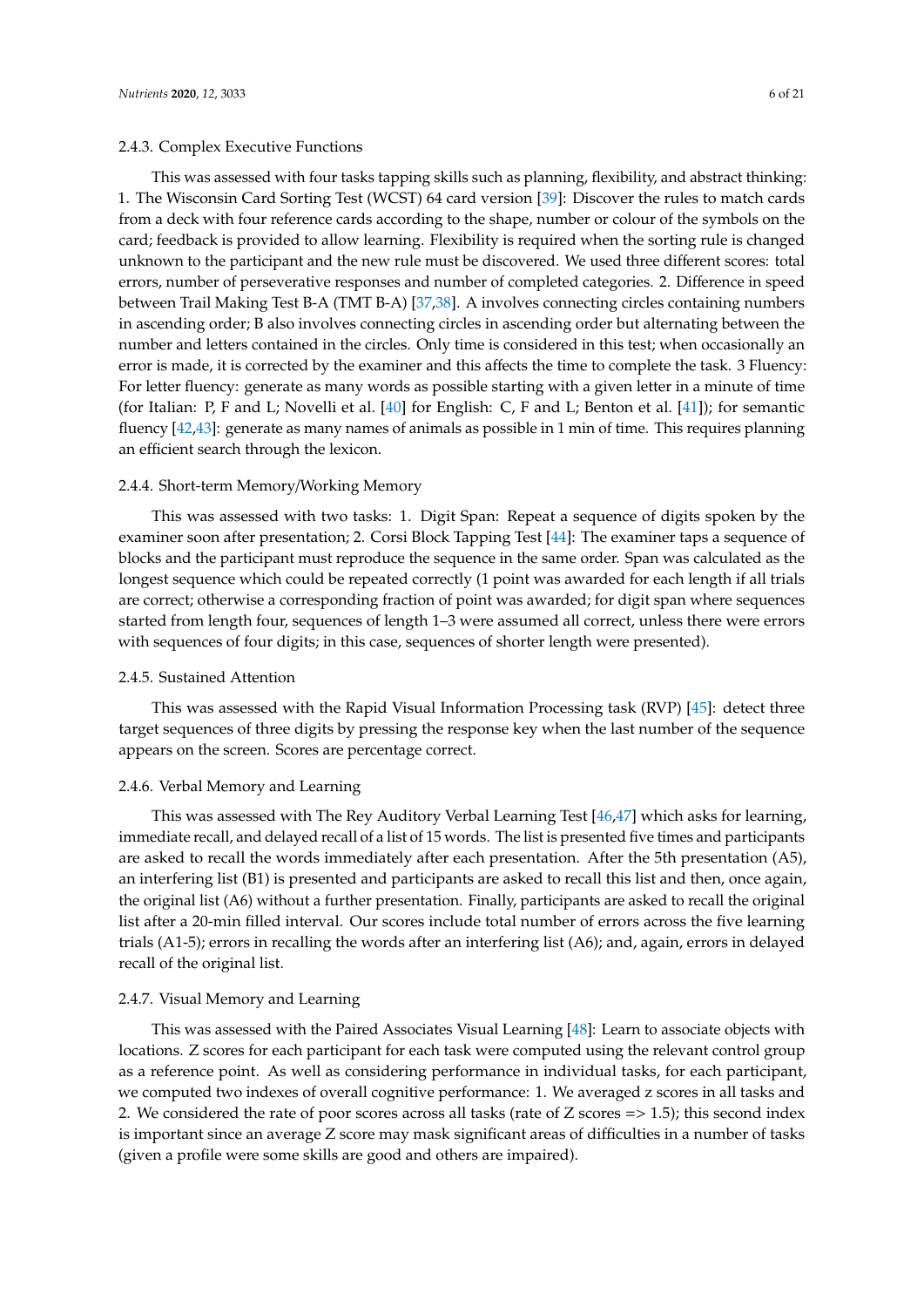## **3. Data Analyses**

We used two-tailed *t*-tests to compare the demographics and metabolic measures of the Italian and English AwPKU, as well as to compare the demographics and cognitive performance of each of these clinical groups with the corresponding control group. This allowed us to assess whether the Italian AwPKU demonstrated similar impairments to the English AwPKU [\[15\]](#page-17-12). Additionally, we computed Z scores for each PKU participant and each task, using the corresponding control group (subtracting each test value from the corresponding control mean and dividing by the control SD). Average Z scores for Italian and English AwPKU were analyzed using two-tailed *t*-tests to compare size of standardized effects. For this and all other analyses in the paper, we were more interested in comparing patterns across groups than in the significance of an individual measure. However, with the *t*-tests, we have indicated comparisons which remained significant after a Bonferroni correction.

To demonstrate that our battery is as sensitive to impairment in Italian as in English, we carried out Person r correlations between all our cognitive measures and measures of metabolic control, both current and historical. This resulted in a high overall number of correlations for each clinical group  $(N = 144)$ . Individually, each correlation is not very reliable since correlations are notoriously unstable with a small N (19 participants). However, we were not interested in the significance of individual correlations, but, instead, in establishing the sensitive of our tasks to metabolic controls in Italian as in English, across measures. Considering patterns across a large number of cognitive tasks and metabolic measures will reduce error and boost power. We used a  $\chi^2$  s to assess the significance of a positive/negative correlations ratio against a chance 50/50 ratio, which is expected if no true relation exists between cognitive performance and metabolic control. In addition, we used a one-sample *t*-test to assess whether the average correlation was significantly different from 0 (see Romani et al., [\[6\]](#page-17-11) for a similar methodology). We carried out these analyses on both Italian and English PKU samples.

## **4. Results**

## *4.1. Demographics*

Demographic and metabolic information for English and Italian PKU groups are shown in Table [1.](#page-3-0) The Italian and English groups were matched for age, education, and gender. They did not differ significantly for of any of these variables or for IQ. However, the average Phe level was higher in the Italian group, with differences reaching significance for all age bands but adolescence. In addition, Phe levels were more variable in the Italian than in the English group in adulthood and when measured throughout the lifetime.

# *4.2. Cognitive Performance*

## 4.2.1. AwPKU vs. Controls

Table [2](#page-7-0) shows the performance of the Italian and English PKU groups compared to matched samples of healthy controls. Results show that both Italian and English AwPKU were impaired in a similar range of tasks with good overlap with the English PKU group.

Both Italian and English AwPKU were impaired in IQ measures and showed a reduced speed in allocating visuo-spatial attention and good accuracy in visual search tasks. Both groups showed impairments in tasks tapping visuo-motor coordination (but for the Italian group differences reached significance only for the digit symbol test). The Italian group also showed impairments in the TMT b and a-b and in the fluency tasks and in the RVP task. Both groups showed no difference in the WCST. Finally, both groups performed well in verbal and visuo-spatial short-term memory tasks (digit span, Corsi Block tapping test) and in tasks tapping learning and memory with only a marginal impairment for the Italian AwPKU.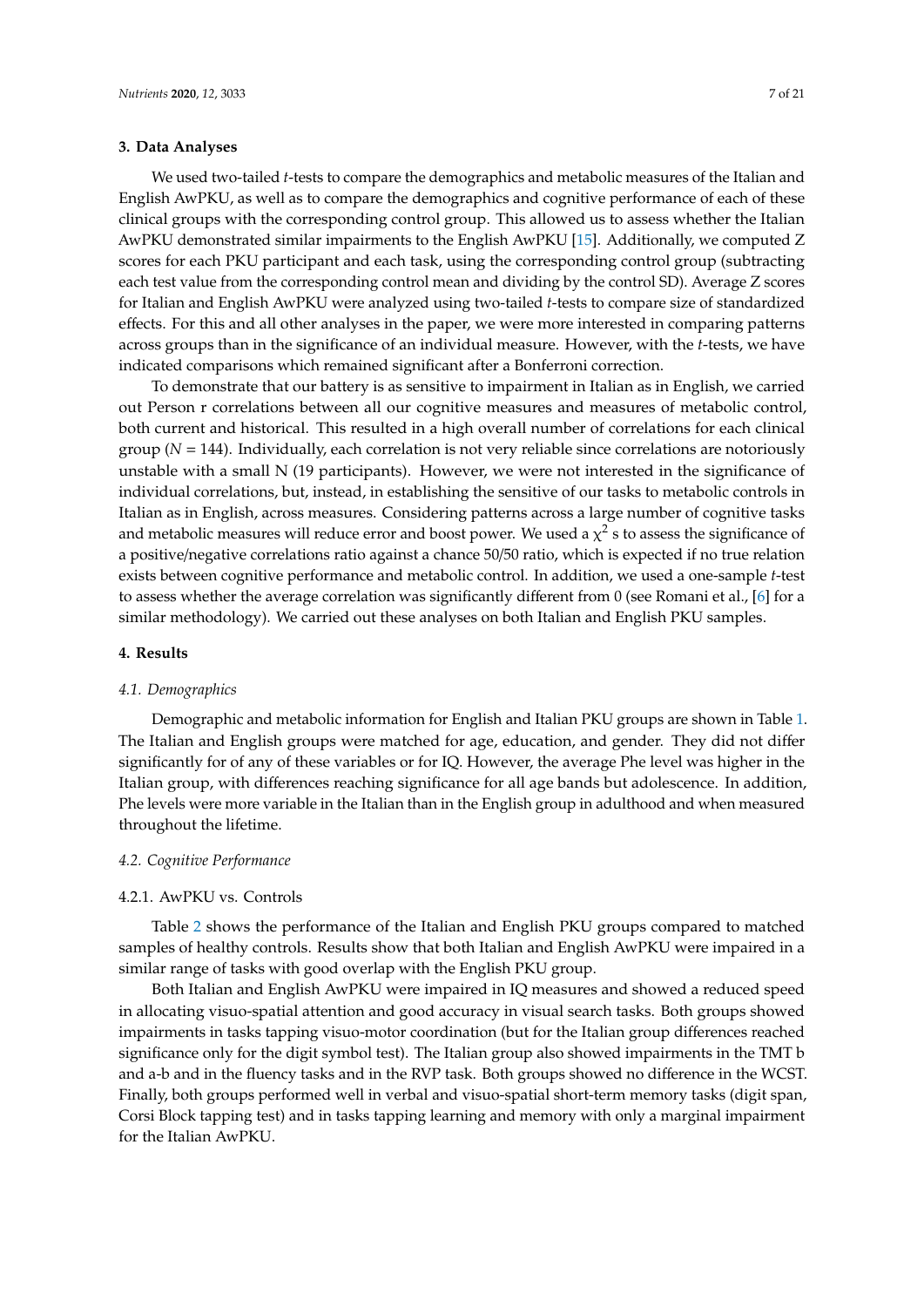<span id="page-7-0"></span>

|                                   |              |        | <b>ITALIAN PARTICIPANTS (<math>N = 19</math> In Each Group)</b> |         | <b>ENGLISH PARTICIPANTS (<math>N = 19</math> In Each Group)</b> |                |           |       |           |           |
|-----------------------------------|--------------|--------|-----------------------------------------------------------------|---------|-----------------------------------------------------------------|----------------|-----------|-------|-----------|-----------|
|                                   | <b>AwPKU</b> |        | Controls                                                        |         | Diff.                                                           | <b>AwPKU</b>   |           |       | Controls  | Diff.     |
|                                   | Mean         | SD     | Mean                                                            | SD      | $p$ Value                                                       | Mean           | <b>SD</b> | Mean  | <b>SD</b> | $p$ Value |
| Age                               | 25.4         | 4.1    | 24.7                                                            | 3.4     | n.s.                                                            | 25.3           | 6.1       | 24.4  | 5.35      | n.s.      |
| <b>Education</b> (in years)       | 14.0         | 1.8    | 13.9                                                            | 1.7     | n.s.                                                            | 14.6           | 1.9       | 14.8  | 1.7       | n.s.      |
| Gender (M/F)                      | 8/11         |        | 8/11                                                            |         |                                                                 | 7/12           |           | 6/13  |           |           |
| <b>VIQ</b>                        | 98.8         | $13\,$ | 108.5                                                           | 13.1    | 0.03                                                            | 100.4          | $8.9\,$   | 109.6 | 9.6       | < 0.001 # |
| PIQ                               | 99.3         | 15     | 107.1                                                           | 9.6     | 0.07                                                            | 103.3          | 12.9      | 110.2 | 12.6      | n.s.      |
| <b>FIQ</b>                        | 98.9         | 15     | 110.1                                                           | 12.0    | 0.01                                                            | 102.1          | 10.4      | 111.1 | 10.3      | 0.01      |
| <b>VISUAL ATTENTION</b>           |              |        |                                                                 |         |                                                                 |                |           |       |           |           |
| <b>Simple Detection (RT-ms)</b>   | 325          | 46     | 315                                                             | 44.6    | n.s.                                                            | 331            | 50.7      | 304.9 | 51.2      | 0.06      |
| <b>Detention with Distractors</b> |              |        |                                                                 |         |                                                                 |                |           |       |           |           |
| $RT$ —ms                          | 483          | 104    | 430                                                             | 58      | 0.02                                                            | 433            | 56.4      | 392   | 54.2      | 0.03      |
| $%$ errors                        | $0.8\,$      | 0.6    | $0.5\,$                                                         | 1.1     | n.s.                                                            | $0.8\,$<br>0.8 |           | 0.5   | 0.6       | n.s.      |
| <b>Feature Search</b>             |              |        |                                                                 |         |                                                                 |                |           |       |           |           |
| $RT$ -ms                          | 752          | 262    | 586                                                             | 113     | 0.02                                                            | 581            | 111       | 492.3 | 70.5      | 0.01      |
| $%$ errors                        | 1.6          | 4.7    | 0.6                                                             | 1.2     | n.s.                                                            | 1.9            | 2.6       | 2.3   | 2.3       | n.s.      |
| <b>Conjunction Search</b>         |              |        |                                                                 |         |                                                                 |                |           |       |           |           |
| $RT$ —ms                          | 1152         | 237    | 938                                                             | 203     | < 0.001#                                                        | 998            | 162       | 846   | 129.0     | < 0.001 # |
| $%$ errors                        | 3.2          | 4.7    | 2.8                                                             | 4.7     | n.s.                                                            | $\overline{2}$ | 2.2       | 3.5   | 5.4       | n.s.      |
| VISUO-MOTOR COORDINATION          |              |        |                                                                 |         |                                                                 |                |           |       |           |           |
| Pegboard (Time-s)                 | 76.7         | 11     | 70.6                                                            | 9.0     | 0.06                                                            | 71.9           | 9.9       | 66.0  | 6.1       | 0.03      |
| Digit Symbol (% errors in 90 s)   | 41.6         | $12\,$ | 39.4                                                            | $9.1\,$ | < 0.001#                                                        | 37.1           | 11.6      | 27.9  | 10.3      | 0.01      |
| Trail-Making Test A (Time-s)      | 32.4         | $15\,$ | 29.9                                                            | 12.1    | n.s.                                                            | 24.0           | $7.0\,$   | 20.2  | 3.7       | 0.04      |
| <b>EXECUTIVE FUNCTIONS</b>        |              |        |                                                                 |         |                                                                 |                |           |       |           |           |
| <b>WCST</b>                       |              |        |                                                                 |         |                                                                 |                |           |       |           |           |

**Table 2.** Cognitive Performance of Italian and English PKU Participants and Healthy Controls Matched for Age and Educations to the Respective Clinical Groups.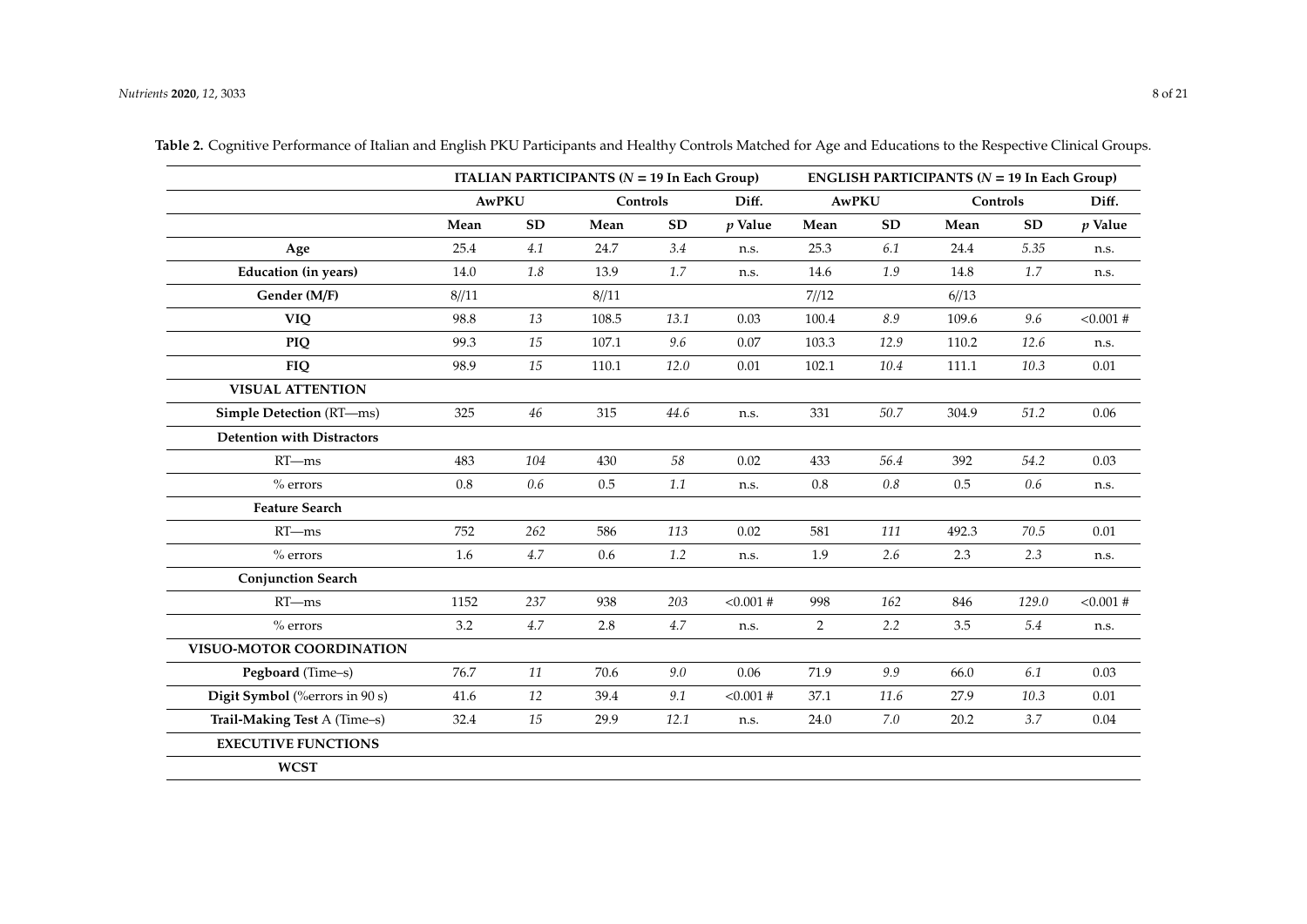|                                             |            |           |          |            | <b>ITALIAN PARTICIPANTS (<math>N = 19</math> In Each Group)</b> | <b>ENGLISH PARTICIPANTS (<math>N = 19</math> In Each Group)</b> |                |          |         |           |  |
|---------------------------------------------|------------|-----------|----------|------------|-----------------------------------------------------------------|-----------------------------------------------------------------|----------------|----------|---------|-----------|--|
|                                             | AwPKU      |           | Controls |            | Diff.                                                           | <b>AwPKU</b>                                                    |                | Controls |         | Diff.     |  |
|                                             | Mean       | <b>SD</b> | Mean     | ${\bf SD}$ | $p$ Value                                                       | Mean                                                            | SD             | Mean     | SD      | $p$ Value |  |
| Total errors                                | 13.6       | 6.9       | 13.6     | 5.3        | n.s.                                                            | 13.8                                                            | 8.6            | 11.9     | 5.5     | n.s.      |  |
| Perseverative responses                     | 7.0        | 3.1       | 7.8      | 3.3        | n.s.                                                            | 7.9                                                             | 5.1            | 7.5      | 5.3     | n.s.      |  |
| N of Completed Categories                   | 4.0        | 1.1       | 4.1      | 1.0        | n.s.                                                            | 3.9                                                             | 1.2            | 4.3      | 0.9     | n.s.      |  |
| <b>Trail-Making Test</b>                    |            |           |          |            |                                                                 |                                                                 |                |          |         |           |  |
| $B$ (sec)                                   | 79.8       | 34        | 54.4     | 19.7       | 0.01                                                            | 42                                                              | 10.8           | 43.2     | 16.0    | n.s.      |  |
| $B-A$ (sec)                                 | 47.5       | 29        | 24.4     | 13.1       | < 0.001 #                                                       | 18                                                              | 8.0            | 22.9     | 14.3    | n.s.      |  |
| Verbal Fluency                              |            |           |          |            |                                                                 |                                                                 |                |          |         |           |  |
| Letter (correct answers)                    | 39.0<br>11 |           | 47.5     | 9.3        | 0.01                                                            | 36.3                                                            | 11.6           | 40.5     | 15.0    | n.s.      |  |
| Semantic (correct answers)                  | 20.1       | $4.8\,$   | 23.5     | 3.6        | 0.02                                                            | 21.6                                                            | $5.8\,$        | 25.1     | 5.0     | $0.06\,$  |  |
| <b>Rey Auditory Verbal Learning</b>         |            |           |          |            |                                                                 |                                                                 |                |          |         |           |  |
| Retention after interference (% errors A6)  | 17.2       | 13        | 8.4      | 7.6        | 0.02                                                            | 19.6                                                            | 18.3           | 15.1     | 16.9    | n.s.      |  |
| <b>SUSTAINED ATTENTION</b>                  |            |           |          |            |                                                                 |                                                                 |                |          |         |           |  |
| RVP (% of errors)                           | 24.2       | 12        | 15.9     | 9.6        | 0.03                                                            | 16.8                                                            | 9.5            | 13.2     | $9.4\,$ | n.s.      |  |
| <b>SHORT-TERM MEMORY</b>                    |            |           |          |            |                                                                 |                                                                 |                |          |         |           |  |
| Digit span                                  | 5.9        | 0.9       | 5.9      | $1.1\,$    | n.s.                                                            | 6.2                                                             | $0.8\,$        | 6.5      | 0.9     | n.s.      |  |
| Corsi Block span                            | 5.9        | 1.0       | 5.0      | 1.1        | 0.01                                                            | 5.3                                                             | 0.8            | 5.6      | 0.9     | n.s.      |  |
|                                             |            |           |          |            | (opposite to<br>expected)                                       |                                                                 |                |          |         |           |  |
| <b>MEMORY and LEARNING</b>                  |            |           |          |            |                                                                 |                                                                 |                |          |         |           |  |
| <b>Rey Auditory Verbal Learning</b>         |            |           |          |            |                                                                 |                                                                 |                |          |         |           |  |
| Trial A1-A5 (% errors)                      | 20.8       | $8.8\,$   | 19.7     | 6.1        | n.s.                                                            | 24.5                                                            | 11.4           | 21.7     | 9.3     | n.s.      |  |
| Delayed Recall (% errors)                   | 10.2       | 11        | 4.9      | 7.0        | 0.08                                                            | 18.6                                                            | 18             | 14.7     | 14.8    | n.s.      |  |
| Paired Associate Visual learning (% errors) | 2.3        | 2.2       | 1.2      | 1.3        | 0.07                                                            | 2.5                                                             | $\mathfrak{Z}$ | 1.8      | 1.8     | n.s.      |  |

# **Table 2.** *Cont.*

Italian and English PKU groups are also matched a-priori for age and education. Diff. = Difference. # = comparison which remains significant after Bonferroni correction.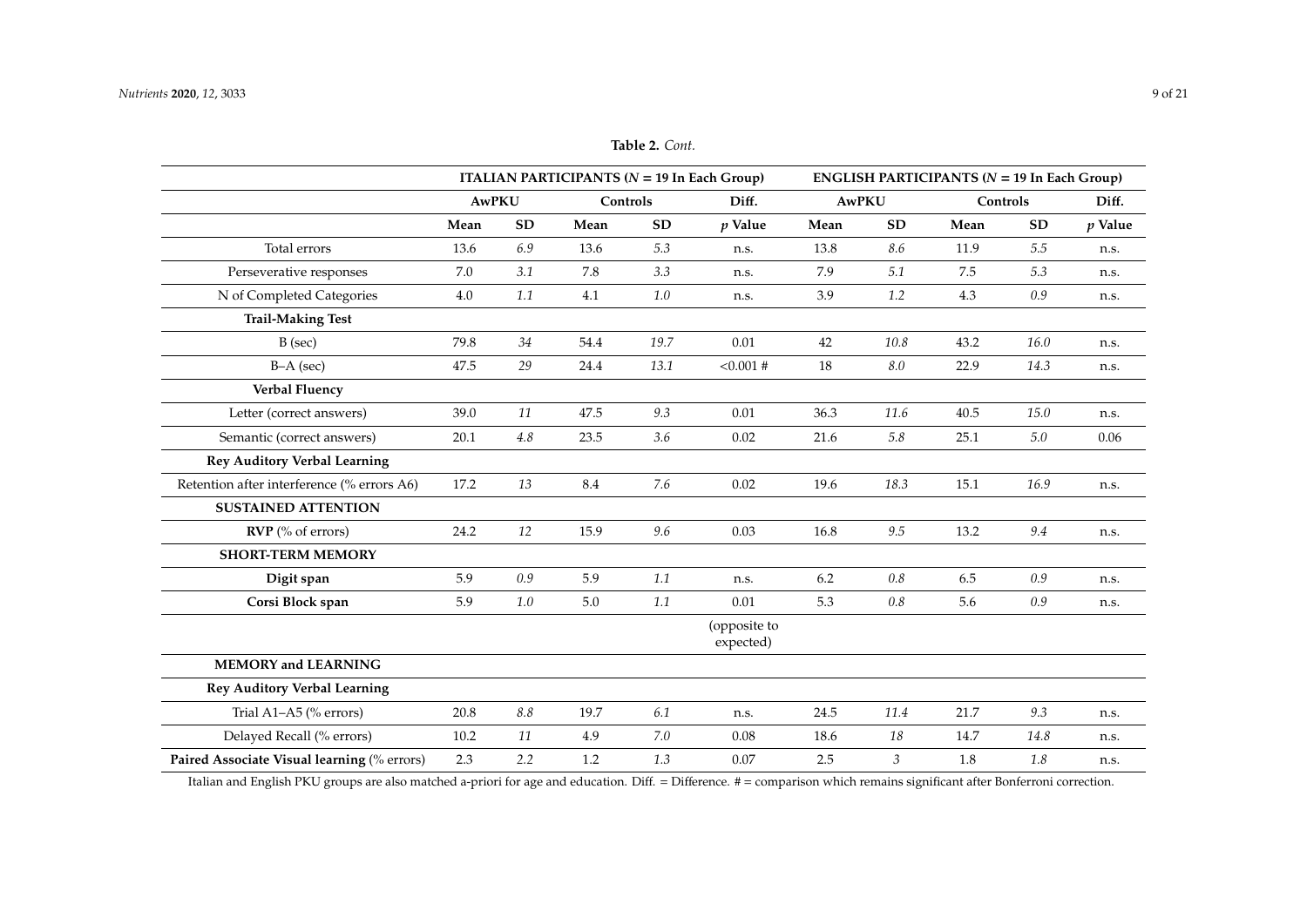#### 4.2.2. Italian AwPKU vs. English AwPKU

Table [3](#page-10-0) compares standardized performance of Italian and English PKU groups. Despite their worse metabolic control, the Italian group performed significantly worse than the English PKU group in only a few tasks. They were worse on the TMT B and B-A and on letter-fluency, marginally worse on list recall after interference (retention A6), but better on the Corsi Block span. Overall, their performance was numerically worse in terms of average Z score, but this was not statistically significant. When we co-varied concurrent Phe, only the differences in trail making test B-A and Corsi span remained significant ( $p = 0.009$  and  $p < 0.001$ ); differences in Trail making B and letter fluency were only marginally significant ( $p = 0.06$  and  $p = 0.08$ ).

A detailed comparison of results in visual search tasks highlights the similarity of patterns in the Italian and English PKU groups. Figure [1](#page-11-0) shows RTs in the different conditions. Errors were too few for analysis. Across groups, RTs in feature search do not increase with the number of distractors. This is because in this condition the target item "pops out" and a parallel search suffices for a correct answer (generating a flat profile). Instead, across groups, there is a steep increase in RTs with the number of distractors in conjunction search. This is consistent with the need to serially explore the distinct locations of the display in this condition. Moreover, all groups show slower RTs with "No" rather than "Yes" trials, especially in the conjunction search. This is also expected. To decide that an item is not present you need to check all locations in the display; instead to find a target item, only half of the locations need to be checked on average. The PKU groups show the same patterns of the controls, but they are slower in all conditions.

Trials (F (1, 36) = 43.9;  $p < 0.001$ ;  $\eta_p^2 = 0.550$ ). There were also a number of significant interactions: task x distracters (F (2, 72) = 77.7;  $p < 0.001$ ;  $\eta_p^2 = 0.683$ ), because responses were slower with more distracters in the conjunction search, but not in the feature search; distracters x trial (F  $(2, 72) = 16.0$ ;  $p < 0.001$ ;  $\eta_p^2$  = 0.307) because the effect of the number of distracters was more marked in the "no" than the "yes" trials; task x trial (F (1, 36) = 64.8;  $p < 0.001$ ;  $\eta_p^2 = 0.643$ ) because slower responses in the "no" rather than the "yes" trials occurred in the conjunction search, but not in the feature search. Finally, there was a three-way interaction: task x distracters x trial (F  $(2, 72) = 12.6; p < 0.001; \eta_p^2 = 0.259$ ) because responses were slower with the number of distracters more in the "no" than the "yes" trials, but only in the conjunction search. Crucially, however, there were no significant interactions within the group.

When PKU participants are compared to controls, differences are constant in all conditions, except in the conjoined task where the English PKU group shows increasing differences from controls with number of distractors: a fanning-out pattern (distracters x group: F  $(2, 72) = 3.8; p = 0.03; \eta_p^2$ ). Instead, differences from controls always remained stable in the Italian group (F (2, 72) = 0.25; *p*= 0.78). We will comment on this difference in the General Discussion.

Finally, we want to highlight that, as reported for the English sample (Palermo et al., 2017), the variability in cognitive performance in Italian PKU participants is striking. Five PKU participants (26% of the sample) had a normal cognitive profile when compared to the control group (average Z score: −0.2; −0.7−0.1; % z score =>1.5: 5.0; 0–8.3; expected 6.7%; Full IQ = 114; 104–124). These participants had fast speed of processing while maintaining a good accuracy.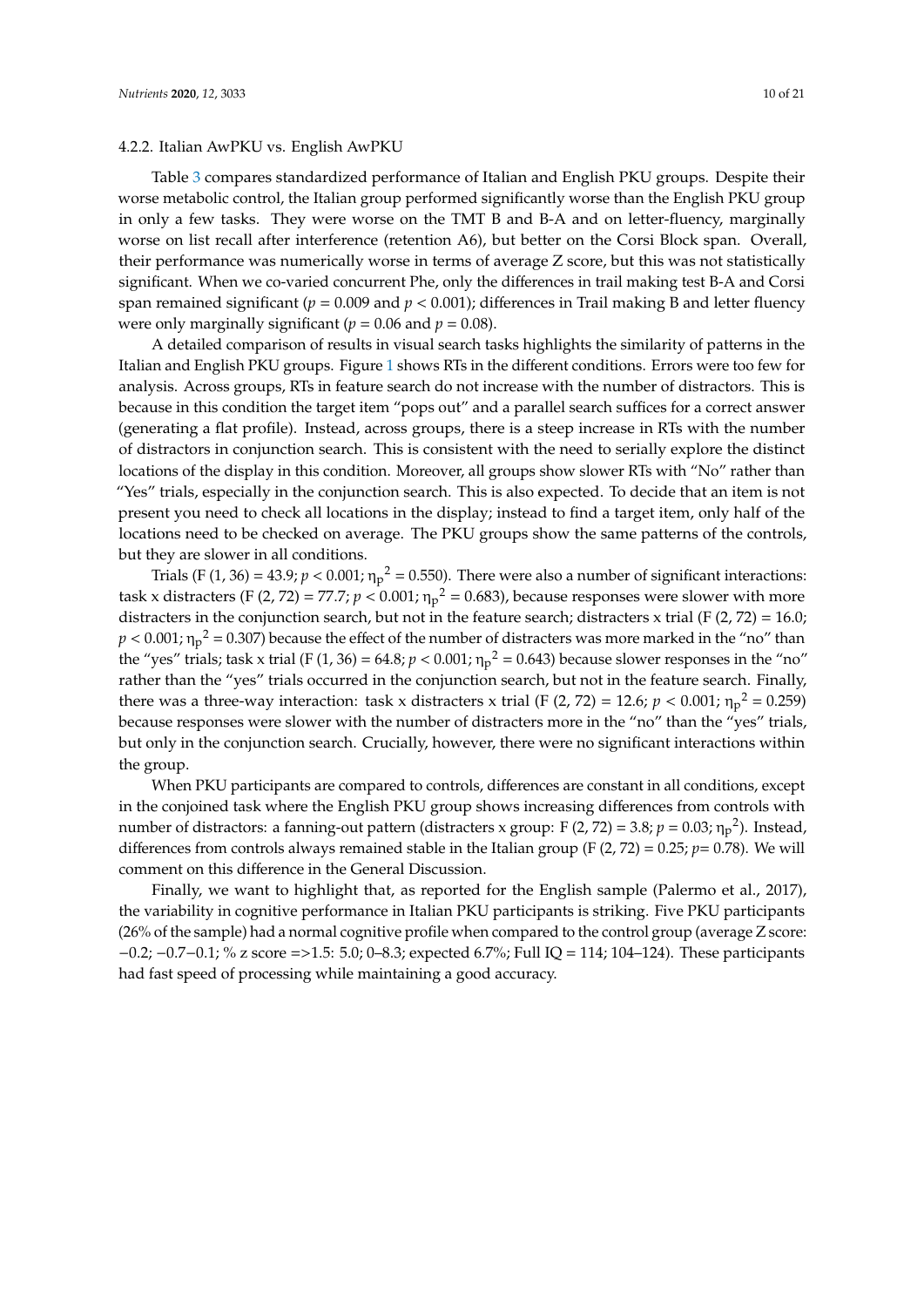|                                          | <b>Italian AwPK Z Score</b> |           | <b>English AwPKU Z Score</b> | Diff. |                  |
|------------------------------------------|-----------------------------|-----------|------------------------------|-------|------------------|
| <b>DOMAIN/TASK</b>                       | Mean                        | <b>SD</b> | Mean                         | SD    | $\boldsymbol{p}$ |
| IO                                       | 1.0                         | 1.0       | 0.9                          | 1.0   | n.s.             |
| VISUO-SPATIAL ATTENTION RTs              |                             |           |                              |       |                  |
| <b>Simple Detection-ms</b>               | 0.2                         | 1.0       | 0.5                          | 1.0   | n.s.             |
| Detention with Distractors-ms            | 1.3                         | 2.1       | 0.8                          | 1.0   | n.s.             |
| <b>Feature Search</b> —ms                | 1.5                         | 2.3       | 1.3                          | 1.6   | n.s.             |
| <b>Conjunction Search ms</b>             | 1.1                         | 1.2       | 1.2                          | 1.2   | n.s.             |
| VISUAL ATTENTION accuracy                |                             |           |                              |       |                  |
| Detention with Distractors-% errors      | 0.2                         | 0.6       | 0.5                          | 1.3   | n.s.             |
| Feature Search-% errors                  | 0.9                         | 4.0       | $-0.2$                       | 1.1   | n.s.             |
| Conjunction Search—% errors              | 0.1                         | 1.0       | $-0.3$                       | 0.4   | n.s.             |
| VISUO-MOTOR COORDINATION                 |                             |           |                              |       |                  |
| Pegboard-s                               | 0.7                         | 1.2       | 1.0                          | 1.6   | n.s.             |
| Digit Symbol-% errors in 90 s            | 0.2                         | 1.3       | 0.9                          | 1.1   | n.s.             |
| Trail-Making Test A-s                    | 0.2                         | 1.2       | 1.0                          | 1.9   | n.s.             |
| <b>EXECUTIVE FUNCTIONS</b>               |                             |           |                              |       |                  |
| <b>WCST</b>                              |                             |           |                              |       |                  |
| Total errors                             | 0.0                         | 1.3       | 0.3                          | 1.5   | n.s.             |
| Perseverative responses                  | $-0.3$                      | 0.8       | 0.1                          | 1.0   | n.s.             |
| N of Completed Categories                | 0.1                         | 1.0       | 0.3                          | 1.3   | n.s.             |
| <b>Trail-Making Tests</b>                |                             |           |                              |       |                  |
| B(s)                                     | 1.3                         | 1.7       | $-0.1$                       | 0.7   | < 0.001#         |
| $B-A(s)$                                 | 1.8                         | 2.2       | $-0.3$                       | 0.6   | < 0.001#         |
| <b>Verbal Fluency</b>                    |                             |           |                              |       |                  |
| Letter (correct answers)                 | 0.9                         | 1.1       | 0.3                          | 0.8   | 0.05             |
| Semantic (correct answers)               | 1.0                         | 1.3       | 0.7                          | 1.2   | n.s.             |
| <b>Rey Auditory Verbal Learning</b>      |                             |           |                              |       |                  |
| Retention after interference (% errors   |                             |           |                              |       |                  |
| A6)                                      | 1.1                         | 1.7       | 0.3                          | 1.0   | 0.07             |
| <b>SUSTAINED ATTENTION</b>               |                             |           |                              |       |                  |
| RVP (% of errors)                        | 0.9                         | 1.3       | 0.4                          | 1.0   | n.s.             |
| <b>SHORT-TERM MEMORY</b>                 |                             |           |                              |       |                  |
| Digit span                               | 0.0                         | 0.8       | 0.3                          | 0.9   | n.s.             |
| Corsi Block span                         | $-0.8$                      | 0.9       | 0.3                          | 0.9   | < 0.001#         |
| <b>LEARNING</b>                          |                             |           |                              |       |                  |
| <b>Rey Auditory Verbal Learning Test</b> |                             |           |                              |       |                  |
| Trial A1-A5-% errors                     | 0.2                         | 1.4       | 0.3                          | 1.2   | n.s.             |
| Delayed Recall-% errors                  | 0.8                         | 1.5       | 0.3                          | 1.2   | n.s.             |
| Paired Associate Visual learning-%       | 0.9                         | 1.7       | 0.4                          | 1.7   |                  |
| err                                      |                             |           |                              |       | n.s.             |
| <b>OVERALL Z SCORE</b> excluding IQ      |                             |           |                              |       |                  |
| mean                                     | 0.59                        |           | 0.42                         |       | n.s.             |
| SD                                       | 0.76                        |           | 0.58                         |       |                  |

<span id="page-10-0"></span>**Table 3.** Cognitive Performance of English and Italian PKU Groups in Term of Z Score Computed from Relative Control Groups Matched for Age, Gender, and Education.

Diff. = Difference. # = comparison which remains significant after Bonferroni correction.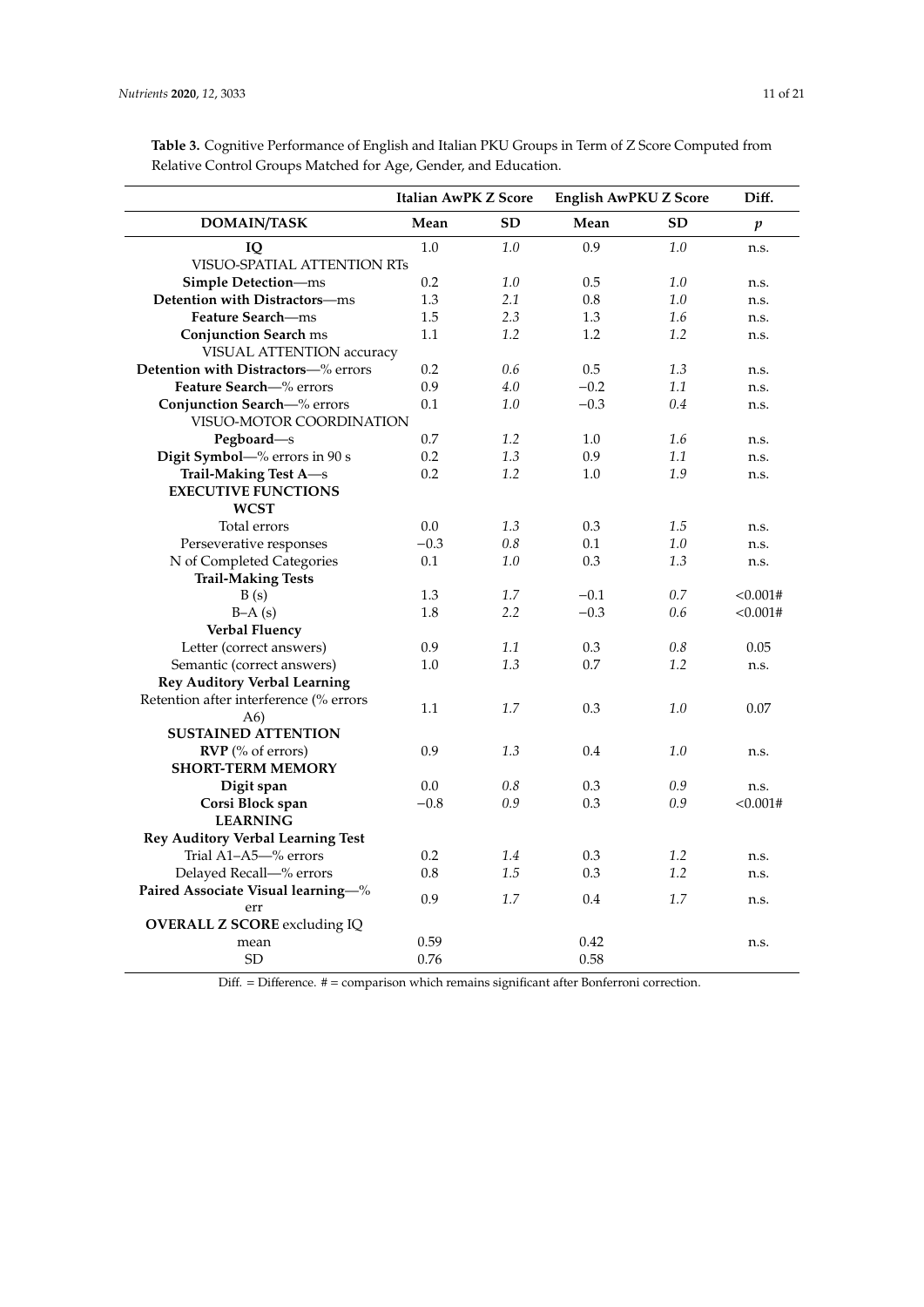

<span id="page-11-0"></span>**Figure 1.** Performance of the UK and Italian PKU groups and relative control groups on the visual search tasks. Dist = distractors.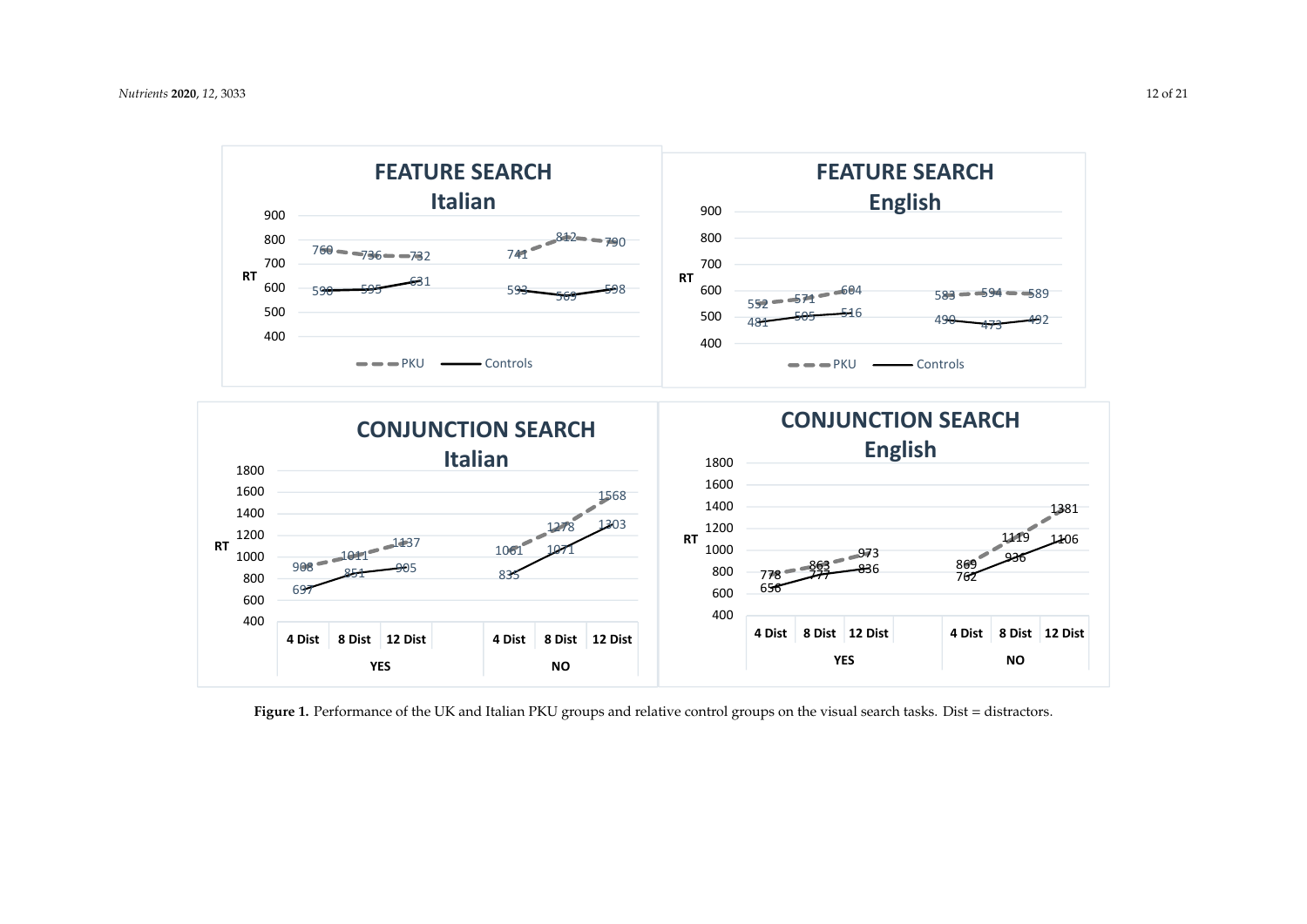#### *4.3. Cognitive Outcomes in Relation to Metabolic Control*

We ran Bivariate Pearson r correlations between metabolic measures taken at different times during the life span and our adult cognitive measures. To reduce the number of variables per task, we only run correlations for search tasks, with RT measures; for TMT, with the B–A condition; for the WCST, with the total errors; and for the Rey, with total errors over 1-5 trials and with delay recall. Table [4](#page-13-0) shows results for the Italian sample. Results for the larger sample of English AwPKU are reported in Romani et al. [\[5\]](#page-17-4). We do not report correlations with the English matched sub-sample because correlations with a small sample are notoriously unstable. Thus, results with a smaller sub-sample may differ from the results obtained with a larger sample in potentially misleading ways. However, to compare results for the two languages with samples of an equal size, we also report, with both PKU samples, the % of positive correlations and the average correlation.

The Italian sample had widespread significant correlations with only a few tasks failing to show any significant correlation with any metabolic measure (pegboard task, the semantic fluency task, and the Rey test). Almost all correlation (91%) were positive (132/144;  $\chi^2$  = 60.5;  $p$  <.001). The average correlation across tasks was 0.29 (SD = 0.22), which was significantly different from 0 (one sample *t*-test  $(142) = 17.0; p < 0.001$ ). In the English matched sample  $(N = 19)$ , 69% of correlations were positive (99/144 = 69%; χ <sup>2</sup> = 10.5; *p* < 0.001) and the average correlation was 0.12 (SD = 0.25; one sample *t*-test  $(142) = 5.7; p < 0.001$ . Taken together, these results indicate that our tests are sensitive to the level of metabolic control in both languages.

Considering the qualitative pattern of correlations in the Italian sample, a number of significant features can be noted which replicate findings from the larger English sample [\[5\]](#page-17-4): 1. Adult cognitive performance correlates with current Phe levels, but also with historical Phe records with significant correlations across the life-span; 2. Cognitive performance correlates with metabolic measures in terms of both average Phe levels and Phe fluctuations (average SD per year), this confirms the importance of maintaining not only low average Phe levels, but also of being constant and of avoid Phe peaks; 3. There are interactions between type of function an age when metabolic control is measured: some functions are more effected by childhood Phe measures than by current Phe levels (see visuo-attentional speed). Other functions, instead, show as much of an association with current levels as with historical measures (IQ, visuo-motor control, sustained attention, memory, and learning.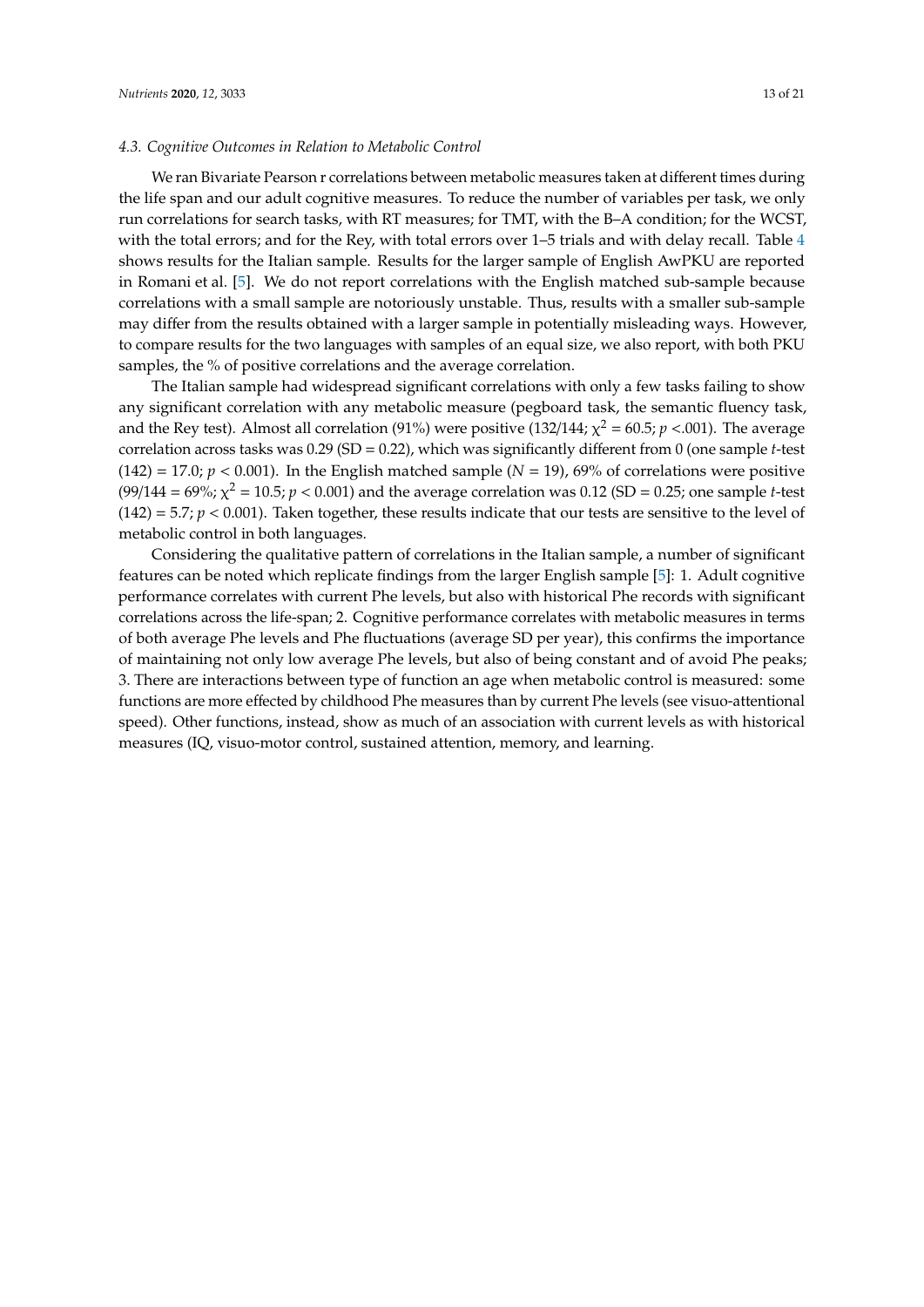|                              |             |           | <b>VISUAL ATTENTION SPEED</b>    |                     | <b>VISUO-MOTOR</b> |           |          |              |            | <b>EF-MONITORING</b> |          |               | SUST.         | <b>LEARNING AND MEMORY</b> |                  |                           |
|------------------------------|-------------|-----------|----------------------------------|---------------------|--------------------|-----------|----------|--------------|------------|----------------------|----------|---------------|---------------|----------------------------|------------------|---------------------------|
| <b>ITALIAN</b><br><b>PKU</b> | <b>FSIQ</b> | Simple    | Detection                        | Feature             | Conj.              | Peg-Board | Digit    | <b>WCST</b>  | <b>TMT</b> | Digit                | Corsi    | Sem           | <b>ATTENT</b> | Rev                        | Rey              | Paired<br>Ass.            |
| <b>PHE</b>                   |             | <b>RT</b> | With<br>distractors<br><b>RT</b> | Search<br><b>RT</b> | Search<br>RT       | Sec.      | Symbol   | Total<br>err | b-a        | Span                 | Span     | Fluency RVP % |               | Words<br>$a1-a5$           | Words<br>Delayed | <b>Visual</b><br>Learning |
| $0-10$ yrs                   |             |           |                                  |                     |                    |           |          |              |            |                      |          |               |               |                            |                  |                           |
| Average                      | 0.38        | 0.43      | 0.42                             | 0.15                | 0.30               | 0.05      | 0.28     | 0.19         | $0.55*$    | $0.57*$              | 0.37     | 0.03          | 0.43          | 0.17                       | 0.08             | 0.30                      |
| <b>SD</b>                    | 0.31        | $0.73**$  | $0.73**$                         | 0.34                | $0.49*$            | 0.02      | 0.13     | $-0.10$      | $0.55*$    | $0.66**$             | 0.42     | 0.08          | $0.57*$       | 0.34                       | 0.25             | 0.36                      |
| $11-16$ yrs                  |             |           |                                  |                     |                    |           |          |              |            |                      |          |               |               |                            |                  |                           |
| Average                      | $0.53*$     | 0.08      | 0.30                             | 0.41                | 0.35               | 0.18      | 0.38     | 0.28         | 0.44       | 0.32                 | 0.29     | 0.41          | $0.63**$      | 0.14                       | 0.08             | $0.49*$                   |
| SD <sub>.</sub>              | 0.02        | 0.29      | 0.32                             | 0.37                | 0.20               | $-0.25$   | $-0.10$  | $-0.08$      | 0.20       | 0.16                 | $-0.04$  | 0.38          | 0.37          | $-0.18$                    | $-0.29$          | 0.30                      |
| 17 yr to now                 |             |           |                                  |                     |                    |           |          |              |            |                      |          |               |               |                            |                  |                           |
| Average                      | $0.58**$    | 0.03      | 0.37                             | 0.38                | 0.41               | 0.32      | $0.60**$ | $0.59**$     | $0.56*$    | $0.60**$             | $0.60**$ | 0.24          | $0.48*$       | 0.11                       | 0.09             | 0.30                      |
| <b>SD</b>                    | $0.52*$     | $-0.06$   | 0.06                             | 0.16                | 0.22               | 0.29      | 0.43     | $0.46*$      | $0.52*$    | 0.38                 | 0.28     | 0.21          | 0.33          | 0.05                       | $-0.11$          | $-0.20$                   |
| Current                      | 0.41        | $-0.10$   | 0.05                             | 0.03                | 0.01               | 0.12      | $0.61**$ | $0.58**$     | $0.54*$    | $0.60**$             | 0.37     | 0.00          | 0.30          | 0.21                       | 0.16             | 0.11                      |
| Lifetime                     |             |           |                                  |                     |                    |           |          |              |            |                      |          |               |               |                            |                  |                           |
| Average                      | $0.55*$     | 0.23      | 0.42                             | 0.29                | 0.39               | 0.03      | 0.37     | 0.31         | $0.55*$    | $0.58**$             | 0.33     | 0.23          | $0.58*$       | 0.12                       | 0.12             | 0.38                      |
| <b>SD</b>                    | $0.47*$     | 0.45      | $0.54*$                          | 0.40                | 0.45               | 0.05      | 0.24     | 0.16         | $0.60*$    | $0.55*$              | 0.35     | 0.28          | $0.58*$       | 0.13                       | 0.00             | 0.26                      |

**Table 4.** Correlations Between Phe Measures Across the Life-Span and Cognitive Performance in Different Domains for the Italian PKU Sample (*N* = 19).

<span id="page-13-0"></span>Highlighted rows compare childhood Phe measures with current Phe. To facilitate interpretation, positive correlations always indicate that high Phe was associated with a worse performance. Thus, for IQ, digit span, Corsi span, and semantic fluency correlations were reversed. Significant measures are in bold. \* = significant <0.05; \*\* significant <0.01. Phe SD = Phe fluctuations.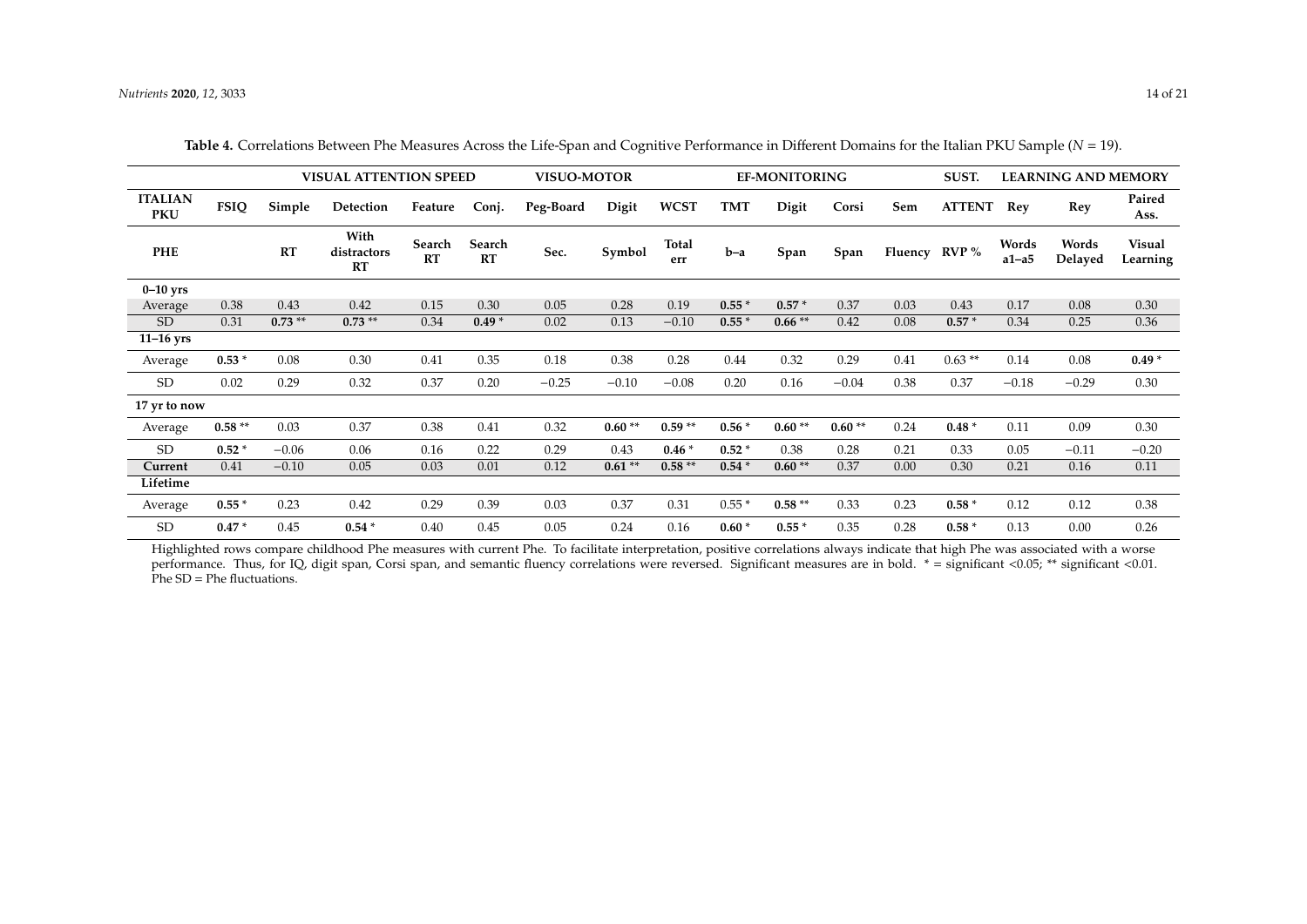## **5. Discussion**

There is a lack of studies which have assessed the behavioural effects of metabolic control in individuals with PKU across countries with the same testing materials, comparing sensitivity. This, instead, is important for establishing common PKU testing batteries and to accrue results across centers for a rare disease. In spite of tremendous advances in our knowledge of PKU, we lack a complete and reliable picture of cognitive outcomes in relation to metabolic controls at different ages, which is crucial to establish the efficacy of new therapeutic interventions and to track developmental trends which may demonstrate either cognitive improvements (by bridging developmental gaps) or cognitive deterioration with age (due to abandoning the diet and/or accelerated aging). Our study tested cognitive outcomes in two samples of Italian and English AwPKU closely matched for gender, age, and education, using the same or closely matched materials.

# *5.1. Metabolic Control*

Our results showed better metabolic control in the English than the Italian PKU sample. This could be due to differences in clinical practice (the English group is one of the better controlled groups described in the literature so far, which is likely due to the strong clinical advice received) or to cultural differences in approaches to food across countries. While in Italy, the diet may be less protein-based than in England, the stronger centrality of food in Italian society may make following a separate diet more difficult. Our matched samples are small, and we do not have corroborative information indicating whether following a PKU diet may be easier in England than in Italy. Nonetheless, our results point to variability in metabolic control across groups, suggesting the need to explore possible, modulating socio-cultural factors which could affect clinical management.

## *5.2. Cognitive Impairments*

Our results showed similar patterns of cognitive outcomes and associations with metabolic measures across the Italian and English groups. The Italian PKU participants performed worse than the matched English PKU participants in a few tasks, consistent with their worse metabolic control, but the overall level of impairment and the pattern of spared and impaired functions were similar across groups. The results with an Italian sample confirm patterns of impaired and spared functions previously reported with English participants [\[15\]](#page-17-12). They confirm substantial impairments in the following:

- Speed of processing, at least, with tasks tapping visual attention (no other RT tasks were used), confirming previous results [\[11,](#page-17-8)[27\]](#page-18-7), but good performance in the same tasks in terms of accuracy, confirming that AwPKU are slow, but accurate.
- Executive functions in terms of flexibility and planning (TMT B and B-A and verbal fluency), but no impairment in the WCST (see also Moyle et al. [\[49\]](#page-19-11) for impairments in fluency, but no impairments in the TMT B; see also Brumm et al. [\[25\]](#page-18-5); Smith et al. [\[50\]](#page-19-12), for impairments in the WCST; see Ris et al. [\[51\]](#page-19-13), and Channon et al. [\[52\]](#page-19-14), for impairments in a test similar to the WCST).
- Sustained attention (Rapid Visual Information Processing task; see also Channon et al. [\[52\]](#page-19-14); Bik-Multanowski et al., [\[53\]](#page-19-15); Jahja et al. [\[27\]](#page-18-7); Schmidt at al. [\[47\]](#page-19-9); Weglage et al. [\[9\]](#page-17-5)).
- Visuo-motor coordination (marginal impairment in the peg-board task; see also Griffiths et al. [\[54\]](#page-19-16); Pietz et al. [\[55\]](#page-19-17), but also Brumm et al. [\[25\]](#page-18-5), for no impairment).

The Italian sample showed no impairments in verbal and visual short-term memory. Performance was in fact better than the controls in the Corsi task, confirming the lack of impairment found in Palermo et al., [\[15\]](#page-17-12). We have previously found a marginal impairment in digit span. The present results are also consistent with Moyle et al., [\[49\]](#page-19-11), who found no impairment in the working memory index of the WAIS, and with Brumm et al. [\[25\]](#page-18-5), who found no impairment in the forward digit span, but an impairment with the backwards span (see also Jahja et al. [\[27\]](#page-18-7) for deficits with increasing working memory load).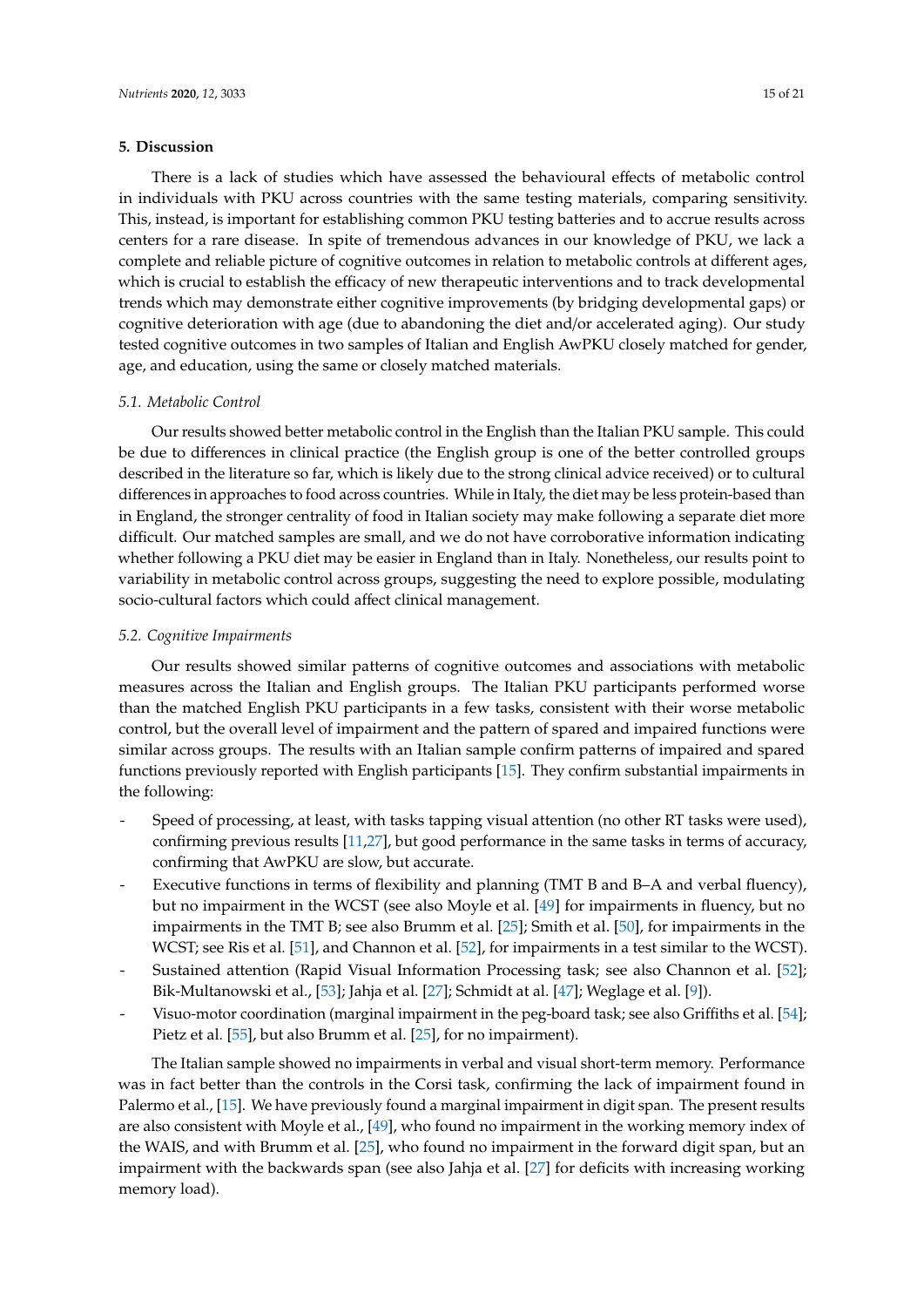Finally, our results confirm no or marginal impairments in verbal and visual learning (for no impairments in adults see also Channon et al. [\[52\]](#page-19-14); Moyle et al. [\[49\]](#page-19-11); for a review in children showing mixed results see Janzen and Nguyen, [\[14\]](#page-17-13)). These results support the idea that AwPKU perform better when they can rely on learning and stored knowledge (see good performance in word spelling; better word than nonword reading speed; and better digit span than nonword repetition; [\[15](#page-17-12)[,16\]](#page-17-9)).

When we have analysed patterns in visual search tasks, the Italian and English PKU samples also showed similar results. Both groups were slower in conjunction than in feature search tasks and showed increased delays with a number of distractors, especially in conjoined search and target absent conditions. Compared to matched control, both Italian and English PKU samples showed delays across tasks and conditions. However, in conjunction search, the English PKU group showed increased delays with a number of distractors (a fanning out pattern), while the Italian PKU group showed stable differences. In Romani et al. [\[16\]](#page-17-9), we argued that two different types of difficulties may contribute to a speed reduction in AwPKU: 1. Some specific processing difficulties such as a difficulty in allocating visual attention; this will result in increasing differences from the control with number of distractors; and 2. A general tendency to be more cautious/tentative in returning an answer which will result in a fixed delay across conditions (a flat profile across conditions; a pattern that we have seen with language tasks, see Romani et al., [\[16\]](#page-17-9)). The Italian PKU sample is relatively small, and it is possible that noise may have obliterated a fanning-out pattern in conjunction search. With this caveat, a stable difference from controls, which is not affected by task difficulty, is more consistent with a delay in making decisions than with processing difficulties.

Taken together, our results highlight how PKU does not impact cognition homogeneously. Some functions are spared while others—like visuo-attentional speed—are severely impaired, showing average Z scores between 1.2 and 1.5 from the control mean (and Z score SDs between 1.2 and 2.3), which indicate that some people with PKU are at the extreme margin of the normal distribution. To consider this variability is important for an accurate evaluation of outcomes in relation to current and future treatment options. Our results also confirm the extreme variability in performance across individual participants. In the Italian sample, 5 participants (26% of sample) showed a completely normal cognitive performance.

Concerning the relationship between cognitive and metabolic measures, our Italian results confirm extensive correlations between current and historical Phe measures and performance in cognitive tasks. Previous studies have also found correlations between current and life-time Phe levels and cognitive functions (see Brumm et al. [\[25\]](#page-18-5) for correlations with backwards span, fluency, WCST; Smith et al. [\[50\]](#page-19-12) for a correlation with WCST; Moyle et al. [\[49\]](#page-19-11) for correlations with TMT and visual memory; Jahja et al. [\[27\]](#page-18-7) for correlation with visual search tasks with a memory load; see Romani et al. [\[5\]](#page-17-4), and Hofman et al. [\[56\]](#page-19-18), for a more detailed review of the literature). Other studies have found differences in cognitive abilities between AwPKU with better versus worse metabolic control. For example, Nardecchia et al. [\[26\]](#page-18-6) found that patients with a worse metabolic control had a lower IQ and worse performance at the WCST and at the Elithorn's Perceptual Maze Test; Bik-Multanowski et al. [\[53\]](#page-19-15) found that patients with a worse metabolic control performed worse in RVP, Spatial Span (SSP), Spatial Working Memory (SWM) and Stop Signal Task (SST; see also Brumm et al. [\[25\]](#page-18-5) and Palermo et al. [\[15\]](#page-17-12) for results on more comprehensive sets of cognitive tasks).

Our results also confirm that both measures in terms of average Phe and Phe fluctuations correlate with performance [\[57\]](#page-19-19) and that there are interactions between type of function and age of metabolic control. Some functions are more affected by historical Phe and others by current Phe. Speed in visual attentional tasks is associated mainly with childhood Phe (both average and SD), while tasks tapping visuo-motor coordination (digit-symbol, TMT), sustained attention and memory and learning are also affected by current Phe [\[5,](#page-17-4)[11\]](#page-17-8).

Our results highlight the importance of using the right cognitive and metabolic measures to assess outcomes. For example, a recent study by Bartus et al. [\[58\]](#page-19-20) found no correlations between Phe levels (current and life-time) and performance on three tasks of the computerized Cambridge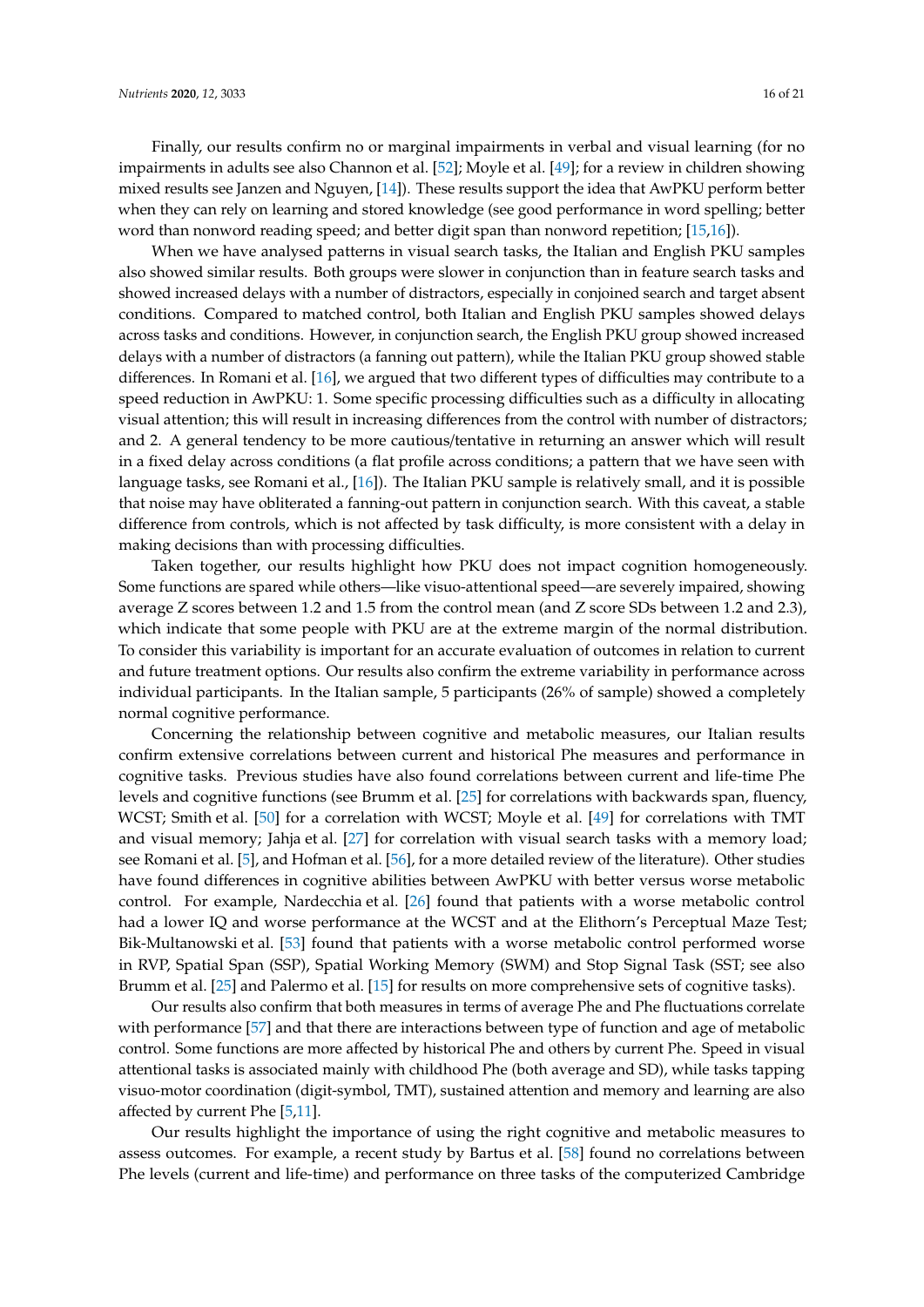Cognition Test (CANTAB)—Motor screening test, Spatial Working Memory test, and The Stoking of Cambridge—in 47 AwPKU, nor any difference between groups with high vs. low Phe levels. However, we also found no correlations when we used similar tasks with our Italian/English samples (motor speed tapped by simple RT, visual WM tapped by Corsi span) or with larger English sample (the Tower of Hanoi was not tested here; see Romani et al., [\[5\]](#page-17-4)). This example shows the importance of using both a comprehensive and an ad hoc set of tasks when assessing outcomes and their relationship with metabolic variables. Failing to do so runs the risk of reaching the wrong conclusions regarding the effects of relaxing metabolic control.

# **6. Conclusions**

It is important to track the cognitive performance of people with PKU across the lifespan. This is the first generation of early-treated AwPKU to move towards middle-age and people with PKU show a tendency to progressively relax the diet with age [\[55](#page-19-17)[,59](#page-19-21)[–61\]](#page-20-0). However, we do not know what effects prolonged high-levels of Phe may have on aging brains. Our results suggest that the effect of Phe on the brain is different in childhood to early adulthood [\[6\]](#page-17-11), but further interactions may be seen later in life. Knowing which functions and relative tasks are most affected and most sensitive to Phe in young adults with PKU provides an important base-line to compare outcomes across the life-span and evaluate the effectiveness of treatment. Our study has contributed to an identification of sensitive tasks by showing consistency across Italian and English samples in the patterns of impaired and spared functions and similar patterns of correlations with metabolic measures and by replicating previous findings. This provides preliminary evidence that common PKU batteries can be used across countries to detect impairments with similar sensitivity. The similarity of the results across the Italian and English PKU samples justified combining results in a single database in a follow-up study, giving us more power to assess the interactions between types of metabolic variable (Phe average vs. Phe fluctuation), age of metabolic control (childhood, adulthood, current) and type of cognitive functions, and more power to assess the relationships between cognitive scores and adherence to metabolic guidelines [\[6\]](#page-17-11).

## *Limitations*

The main limitation of our study lies in the small sample of AwPKU tested in Italian. Although this small sample is still sufficient to establish that our tasks are sensitive to metabolic control, larger samples are necessary to compare individual correlations and replicate our preliminary findings that qualitive patterns are the same across languages and nationalities. There was variability in the correlation patterns shown by the Italian and English PKU samples. This is not surprising. The two PKU samples were not matched for metabolic controls. More importantly, correlations are notoriously unstable and have small samples, and this is a major stumbling block for research trying to establish the relationship between metabolic controls and cognitive outcomes in people with PKU. However, it is precisely this limitation that makes it important to establish that tasks are equally sensitive across different nationalities so that results can be accrued. We hope that that our study will be followed by further research to assess the sensitivity of the same tasks across languages in people with PKU.

**Author Contributions:** The authors contributed to the studies as follows: conceptualization, C.R., F.M., F.N., A.M., L.P., V.L; methodology: C.R., F.M., F.N., A.M., L.P., V.L; software: C.R., L.P.; formal analysis: C.R., L.P.; investigation: F.V., N.F., C.C., S.D.L.; resources: V.L, C.R.; writing—original draft preparation: C.R.; writing—review and editing: C.R., F.M., F.N., A.M., L.P., V.L.; supervision: C.R., F.M., F.N., A.M., L.P., V.L. All authors have read and agreed to the published version of the manuscript.

**Funding:** This research received no external funding.

**Acknowledgments:** We would like to thank Tarekegn Gerberhiwot for having allowed access to the PKU participants, Cecilia Guariglia for having facilitated tested of the Italian control participants and Andrew Olson for helpful comments on a version of the manuscript. The original cohort of English patients was supported by a Marie Curie Intra European Fellowship within the 7th European Community Framework Programme granted to Liana Palermo under the supervision of Cristina Romani and by a grant of the University Hospital Birmingham Charity to Tarekegn Gerberhiwot.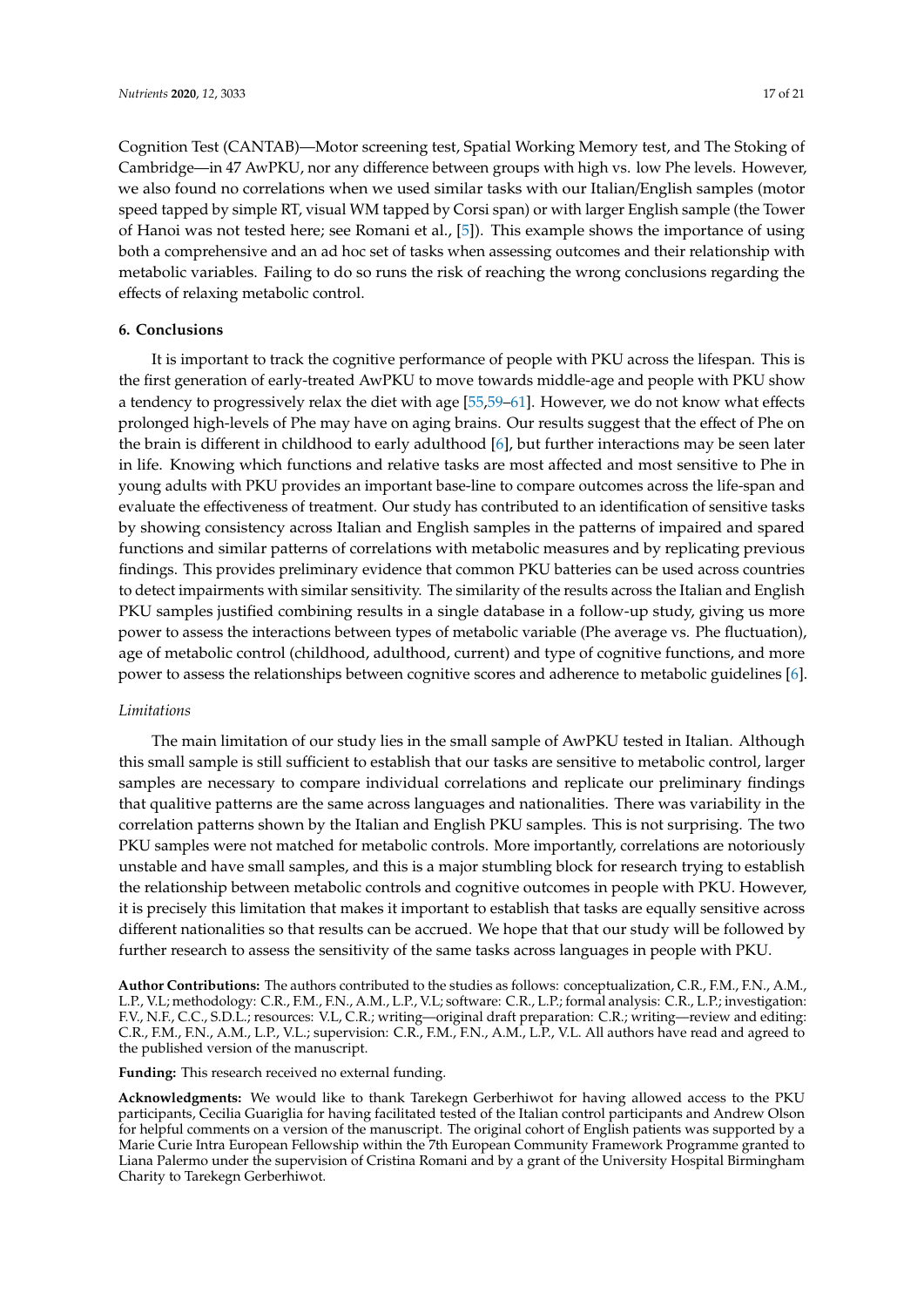**Conflicts of Interest:** The authors declare no conflict of interest.

# **References**

- <span id="page-17-0"></span>1. Hardelid, P.; Cortina-Borja, M.; Munro, A.; Jones, H.; Cleary, M.; Champion, M.P.; Foo, Y.; Scriver, C.R.; Dezateux, C. The Birth Prevalence of PKU in Populations of European, South Asian and Sub-Saharan African Ancestry Living in South East England. *Ann. Hum. Genet.* **2007**, *72*, 65–71. [\[CrossRef\]](http://dx.doi.org/10.1111/j.1469-1809.2007.00389.x) [\[PubMed\]](http://www.ncbi.nlm.nih.gov/pubmed/18184144)
- <span id="page-17-1"></span>2. Diamond, A.; Prevor, M.B.; Callender, G.; Druin, D.P. Prefrontal Cortex Cognitive Deficits in Children Treated Early and Continuously for PKU. *Monogr. Soc. Res. Child. Dev.* **1997**, *62*, 1–208. [\[CrossRef\]](http://dx.doi.org/10.2307/1166208)
- <span id="page-17-2"></span>3. Douglas, T.D.; Ramakrishnan, U.; Kable, J.A.; Singh, R.H. Longitudinal quality of life analysis in a phenylketonuria cohort provided sapropterin dihydrochloride. *Heal. Qual. Life Outcomes* **2013**, *11*, 218. [\[CrossRef\]](http://dx.doi.org/10.1186/1477-7525-11-218) [\[PubMed\]](http://www.ncbi.nlm.nih.gov/pubmed/24373161)
- <span id="page-17-3"></span>4. The American College of Medical Genetics and Genomics Therapeutic Committee; Vockley, J.; Andersson, H.C.; Antshel, K.M.; Braverman, N.E.; Burton, B.K.; Frazier, D.M.; Mitchell, J.J.; Smith, W.E.; Thompson, B.H.; et al. Phenylalanine hydroxylase deficiency: Diagnosis and management guideline. *Genet. Med.* **2013**, *16*, 188–200. [\[CrossRef\]](http://dx.doi.org/10.1038/gim.2013.157)
- <span id="page-17-4"></span>5. Romani, C.; Palermo, L.; Macdonald, A.; Limback, E.; Hall, S.K.; Geberhiwot, T. The impact of phenylalanine levels on cognitive outcomes in adults with phenylketonuria: Effects across tasks and developmental stages. *Neuropsychology* **2017**, *31*, 242–254. [\[CrossRef\]](http://dx.doi.org/10.1037/neu0000336)
- <span id="page-17-11"></span>6. Romani, C.; Manti, F.; Nardecchia, F.; Valentini, F.; Fallarino, N.; Carducci, C.; De Leo, S.; Macdonald, A.; Palermo, L.; Leuzzi, V. Adult cognitive outcomes in phenylketonuria: Explaining causes of variability beyond average Phe levels. *Orphanet J. Rare Dis.* **2019**, *14*, 1–17. [\[CrossRef\]](http://dx.doi.org/10.1186/s13023-019-1225-z)
- <span id="page-17-6"></span>7. Blau, N.; Bélanger-Quintana, A.; Demirkol, M.; Feillet, F.; Giovannini, M.; Macdonald, A.; Trefz, F.K.; Van Spronsen, F. Management of phenylketonuria in Europe: Survey results from 19 countries. *Mol. Genet. Metab.* **2010**, *99*, 109–115. [\[CrossRef\]](http://dx.doi.org/10.1016/j.ymgme.2009.09.005)
- 8. Walter, J.; White, F.; Hall, S.; Macdonald, A.; Rylance, G.; Boneh, A.; Francis, D.; Shortland, G.; Schmidt, M.; Vail, A. How practical are recommendations for dietary control in phenylketonuria? *Lancet* **2002**, *360*, 55–57. [\[CrossRef\]](http://dx.doi.org/10.1016/S0140-6736(02)09334-0)
- <span id="page-17-5"></span>9. Weglage, J.; Fromm, J.; Van Teeffelen-Heithoff, A.; Möller, H.E.; Koletzko, B.; Marquardt, T.; Rutsch, F.; Feldmann, R. Neurocognitive functioning in adults with phenylketonuria: Results of a long term study. *Mol. Genet. Metab.* **2013**, *110*, S44–S48. [\[CrossRef\]](http://dx.doi.org/10.1016/j.ymgme.2013.08.013)
- <span id="page-17-7"></span>10. Moyle, J.; Fox, A.M.; Bynevelt, M.; Arthur, M.; Burnett, J.R. A neuropsychological profile of off-diet adults with phenylketonuria. *J. Clin. Exp. Neuropsychol.* **2007**, *29*, 436–441. [\[CrossRef\]](http://dx.doi.org/10.1080/13803390600745829)
- <span id="page-17-8"></span>11. Albrecht, J.; Garbade, S.F.; Burgard, P. Neuropsychological speed tests and blood phenylalanine levels in patients with phenylketonuria: A meta-analysis. *Neurosci. Biobehav. Rev.* **2009**, *33*, 414–421. [\[CrossRef\]](http://dx.doi.org/10.1016/j.neubiorev.2008.11.001) [\[PubMed\]](http://www.ncbi.nlm.nih.gov/pubmed/19038285)
- 12. Christ, S.E.; Huijbregts, S.C.; De Sonneville, L.M.; White, D.A. Executive function in early-treated phenylketonuria: Profile and underlying mechanisms. *Mol. Genet. Metab.* **2010**, *99*, S22–S32. [\[CrossRef\]](http://dx.doi.org/10.1016/j.ymgme.2009.10.007) [\[PubMed\]](http://www.ncbi.nlm.nih.gov/pubmed/20123466)
- 13. Deroche, K.; Welsh, M. Twenty-Five Years of Research on Neurocognitive Outcomes in Early-Treated Phenylketonuria: Intelligence and Executive Function. *Dev. Neuropsychol.* **2008**, *33*, 474–504. [\[CrossRef\]](http://dx.doi.org/10.1080/87565640802101482) [\[PubMed\]](http://www.ncbi.nlm.nih.gov/pubmed/18568900)
- <span id="page-17-13"></span>14. Janzen, D.; Nguyen, M. Beyond executive function: Non-executive cognitive abilities in individuals with PKU. *Mol. Genet. Metab.* **2010**, *99*, S47–S51. [\[CrossRef\]](http://dx.doi.org/10.1016/j.ymgme.2009.10.009) [\[PubMed\]](http://www.ncbi.nlm.nih.gov/pubmed/20123470)
- <span id="page-17-12"></span>15. Palermo, L.; Geberhiwot, T.; Macdonald, A.; Limback, E.; Hall, S.K.; Romani, C. Cognitive outcomes in early-treated adults with phenylketonuria (PKU): A comprehensive picture across domains. *Neuropsychology* **2017**, *31*, 255–267. [\[CrossRef\]](http://dx.doi.org/10.1037/neu0000337)
- <span id="page-17-9"></span>16. Romani, C.; Macdonald, A.; De Felice, S.; Palermo, L. Speed of processing and executive functions in adults with phenylketonuria: Quick in finding the word, but not the ladybird. *Cogn. Neuropsychol.* **2017**, *35*, 171–198. [\[CrossRef\]](http://dx.doi.org/10.1080/02643294.2017.1320278)
- <span id="page-17-10"></span>17. Koch, R.; Moseley, K. Phenylketonuria: Newborn identification through to adulthood. In *Amino Acids in Human Nutrition and Health*; CABI Publishing: Wallingford, UK, 2011; pp. 406–417.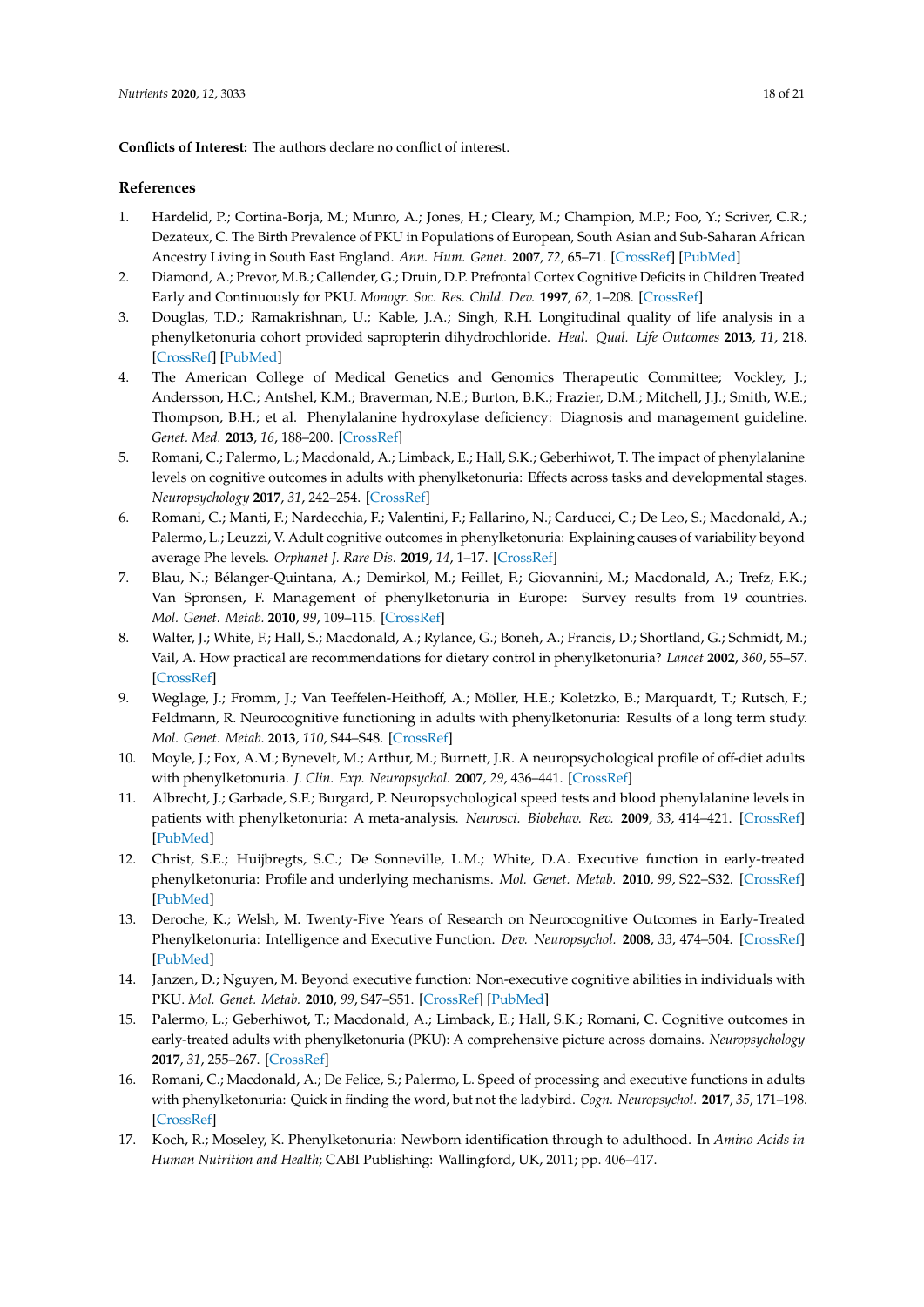- <span id="page-18-0"></span>18. Rohr, F.J.; Wessel, A.; Brown, M.; Charette, K.; Levy, H.L. Adherence to tetrahydrobiopterin therapy in patients with phenylketonuria. *Mol. Genet. Metab.* **2015**, *114*, 25–28. [\[CrossRef\]](http://dx.doi.org/10.1016/j.ymgme.2014.10.013)
- <span id="page-18-1"></span>19. Thomas, J.; Levy, H.; Amato, S.; Vockley, J.; Zori, R.; Dimmock, D.; Harding, C.O.; Bilder, D.A.; Weng, H.H.; Olbertz, J.; et al. Pegvaliase for the treatment of phenylketonuria: Results of a long-term phase 3 clinical trial program (PRISM). *Mol. Genet. Metab.* **2018**, *124*, 27–38. [\[CrossRef\]](http://dx.doi.org/10.1016/j.ymgme.2018.03.006)
- 20. Harding, C.O.; Amato, R.S.; Stuy, M.; Longo, N.; Burton, B.K.; Posner, J.; Weng, H.H.; Meriläinen, M.; Gu, Z.; Jiang, J.; et al. Pegvaliase for the treatment of phenylketonuria: A pivotal, double-blind randomized discontinuation Phase 3 clinical trial. *Mol. Genet. Metab.* **2018**, *124*, 20–26. [\[CrossRef\]](http://dx.doi.org/10.1016/j.ymgme.2018.03.003)
- <span id="page-18-2"></span>21. Pascucci, T.; Rossi, L.; Colamartino, M.; Gabucci, C.; Carducci, C.; Valzania, A.; Sasso, V.; Bigini, N.; Pierigè, F.; Viscomi, M.T.; et al. A new therapy prevents intellectual disability in mouse with phenylketonuria. *Mol. Genet. Metab.* **2018**, *124*, 39–49. [\[CrossRef\]](http://dx.doi.org/10.1016/j.ymgme.2018.03.009)
- <span id="page-18-3"></span>22. Manti, F.; Nardecchia, F.; Paci, S.; Chiarotti, F.; Carducci, C.; Carducci, C.; Dalmazzone, S.; Cefalo, G.; Salvatici, E.; Banderali, G.; et al. Predictability and inconsistencies in the cognitive outcome of early treated PKU patients. *J. Inherit. Metab. Dis.* **2017**, *40*, 793–799. [\[CrossRef\]](http://dx.doi.org/10.1007/s10545-017-0082-y) [\[PubMed\]](http://www.ncbi.nlm.nih.gov/pubmed/28836033)
- 23. Van Spronsen, F.; Huijbregts, S.; Bosch, A.; Leuzzi, V. Cognitive, neurophysiological, neurological and psychosocial outcomes in early-treated PKU-patients: A start toward standardized outcome measurement across development. *Mol. Genet. Metab.* **2011**, *104*, S45–S51. [\[CrossRef\]](http://dx.doi.org/10.1016/j.ymgme.2011.09.036) [\[PubMed\]](http://www.ncbi.nlm.nih.gov/pubmed/22018724)
- <span id="page-18-4"></span>24. Van Vliet, D.; Van Wegberg, A.M.; Ahring, K.; Bik-Multanowski, M.; Blau, N.; Bulut, F.D.; Casas, K.; Didycz, B.; Djordjevic, M.; Federico, A.; et al. Can untreated PKU patients escape from intellectual disability? A systematic review. *Orphanet J. Rare Dis.* **2018**, *13*, 149. [\[CrossRef\]](http://dx.doi.org/10.1186/s13023-018-0890-7)
- <span id="page-18-5"></span>25. Brumm, V.L.; Azen, C.; Moats, R.A.; Stern, A.M.; Broomand, C.; Nelson, M.D.; Koch, R. Neuropsychological outcome of subjects participating in the PKU Adult Collaborative Study: A preliminary review. *J. Inherit. Metab. Dis.* **2004**, *27*, 549–566. [\[CrossRef\]](http://dx.doi.org/10.1023/B:BOLI.0000042985.02049.ff) [\[PubMed\]](http://www.ncbi.nlm.nih.gov/pubmed/15669671)
- <span id="page-18-6"></span>26. Nardecchia, F.; Manti, F.; Chiarotti, F.; Carducci, C.; Carducci, C.; Leuzzi, V. Neurocognitive and neuroimaging outcome of early treated young adult PKU patients: A longitudinal study. *Mol. Genet. Metab.* **2015**, *115*, 84–90. [\[CrossRef\]](http://dx.doi.org/10.1016/j.ymgme.2015.04.003)
- <span id="page-18-7"></span>27. Jahja, R.; Huijbregts, S.; De Sonneville, L.M.J.; Van Der Meere, J.J.; Legemaat, A.M.; Bosch, A.M.; Hollak, C.E.; Rubio-Gozalbo, M.E.; Brouwers, M.C.G.J.; Hofstede, F.C.; et al. Cognitive profile and mental health in adult phenylketonuria: A PKU-COBESO study. *Neuropsychology* **2017**, *31*, 437–447. [\[CrossRef\]](http://dx.doi.org/10.1037/neu0000358)
- <span id="page-18-8"></span>28. Christ, S.E.; Steiner, R.; Grange, D.K.; Abrams, R.A.; White, D.A. Inhibitory Control in Children With Phenylketonuria. *Dev. Neuropsychol.* **2006**, *30*, 845–864. [\[CrossRef\]](http://dx.doi.org/10.1207/s15326942dn3003_5) [\[PubMed\]](http://www.ncbi.nlm.nih.gov/pubmed/17083296)
- <span id="page-18-9"></span>29. Feldmann, R.; Denecke, J.; Grenzebach, M.; Weglage, J. Frontal lobe-dependent functions in treated phenylketonuria: Blood phenylalanine concentrations and long-term deficits in adolescents young adults. *J. Inherit. Metab. Dis.* **2005**, *28*, 445–455. [\[CrossRef\]](http://dx.doi.org/10.1007/s10545-005-0445-7)
- <span id="page-18-10"></span>30. Channon, S.; Mockler, C.; Lee, P. Executive Functioning and Speed of Processing in Phenylketonuria. *Neuropsychology* **2005**, *19*, 679–686. [\[CrossRef\]](http://dx.doi.org/10.1037/0894-4105.19.5.679)
- <span id="page-18-11"></span>31. Janos, A.L.; Grange, D.K.; Steiner, R.D.; White, D.A. Processing speed and executive abilities in children with phenylketonuria. *Neuropsychology* **2012**, *26*, 735–743. [\[CrossRef\]](http://dx.doi.org/10.1037/a0029419)
- <span id="page-18-12"></span>32. De Felice, S.; Romani, C.; Geberhiwot, T.; Macdonald, A.; Palermo, L. Language processing and executive functions in early treated adults with phenylketonuria (PKU). *Cogn. Neuropsychol.* **2018**, *35*, 148–170. [\[CrossRef\]](http://dx.doi.org/10.1080/02643294.2017.1422709) [\[PubMed\]](http://www.ncbi.nlm.nih.gov/pubmed/29488825)
- <span id="page-18-13"></span>33. Wechsler, D. *Wechsler Adult Intelligence Scale*, 3rd ed.; The Psychological Corporation: San Antonio, TX, USA, 1997.
- <span id="page-18-14"></span>34. Wechsler, D. *Wechsler Abbreviated Scale of Intelligence (WASI)*; Harcourt Assessment: San Antonio, TX, USA, 1999.
- <span id="page-18-15"></span>35. Schrimsher, G.W.; O'Bryant, S.E.; O'Jile, J.R.; Sutker, P.B. Comparison of Tetradic WAIS-III Short Forms in Predicting Full Scale IQ Scores in Neuropsychiatric Clinic Settings. *J. Psychopathol. Behav. Assess.* **2007**, *30*, 235–240. [\[CrossRef\]](http://dx.doi.org/10.1007/s10862-007-9066-9)
- <span id="page-18-16"></span>36. Trites, R. *Grooved Pegboard Test*; Lafayette Instrument: Lafayette, IN, USA, 1977.
- <span id="page-18-17"></span>37. AITB. *Army Individual Test. Battery. Manual of Directions and Scoring*; War Department, Adjutant General's Office: Washington, DC, USA, 1944.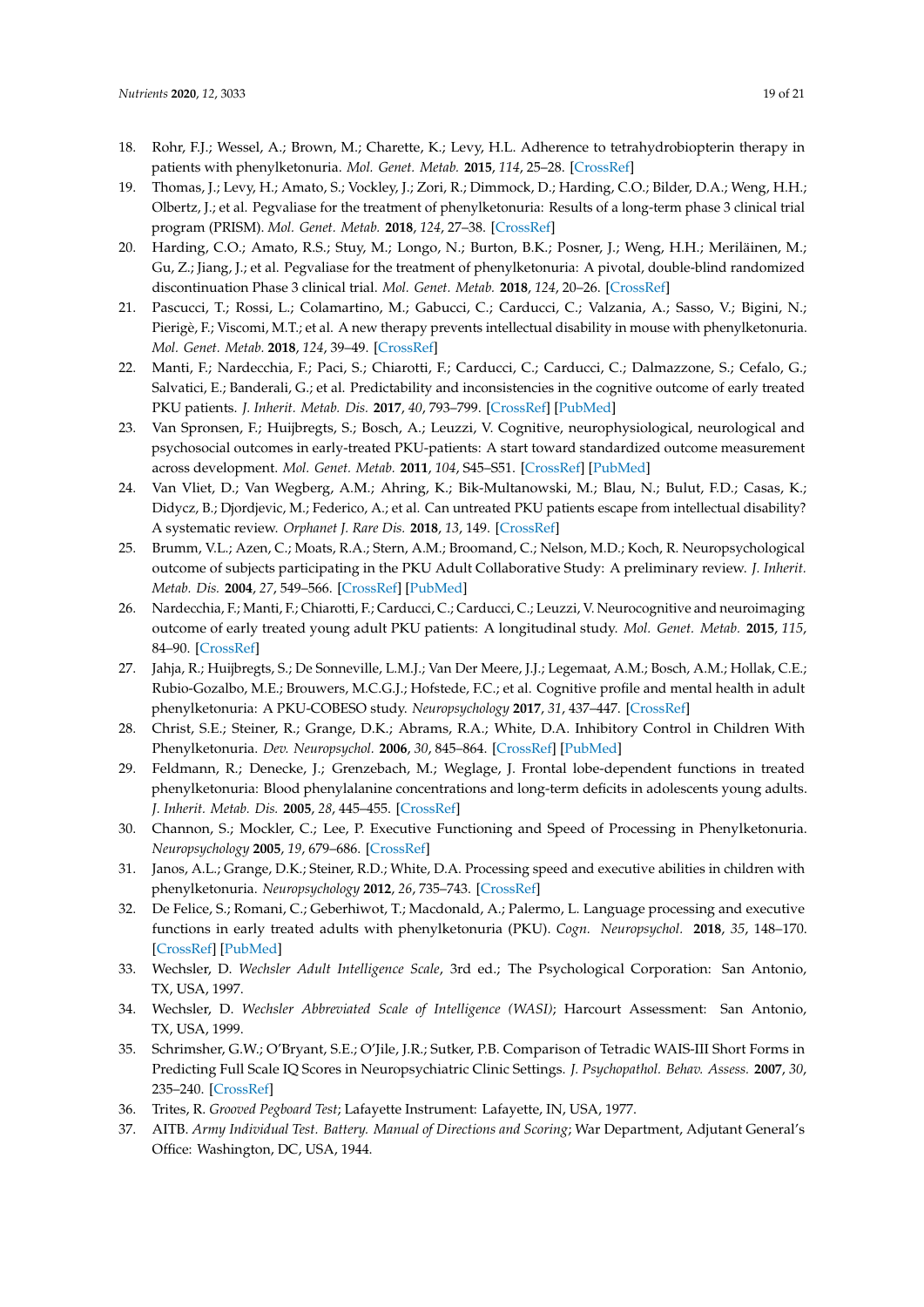- <span id="page-19-0"></span>38. Sánchez-Cubillo, I.; A Periañez, J.; Adrover-Roig, D.; Rodríguez-Sánchez, J.; Rios-Lago, M.; Tirapu, J.; Barcelo, F. Construct validity of the Trail Making Test: Role of task-switching, working memory, inhibition/interference control, and visuomotor abilities. *J. Int. Neuropsychol. Soc.* **2009**, *15*, 438–450. [\[CrossRef\]](http://dx.doi.org/10.1017/S1355617709090626) [\[PubMed\]](http://www.ncbi.nlm.nih.gov/pubmed/19402930)
- <span id="page-19-1"></span>39. Kongs, S.K.; Thompson, L.L.; Iverson, G.L.; Heaton, R.K. *WCST-64: Wisconsin Card Sorting Test.-64 Card Version, Professional Manual*; Psychological Assessment Resources: Odessa, FL, USA, 2000.
- <span id="page-19-2"></span>40. Novelli, G.; Papagno, C.; Capitani, E.; Laiacona, M.; Vallar, G.; Cappa, S.F. Tre test clinici di ricerca e produzione lessicale. Taratura su soggetti normali. *Arch. Neurol. Psychiatry* **1986**, *47*, 477–506.
- <span id="page-19-3"></span>41. Benton, A.L.; deS, K.; Sivan, A.B. *Multilingual Aphasia Examination*; AJA Associates: Iowa City, IA, USA, 1994.
- <span id="page-19-4"></span>42. Rosen, W.G. Verbal fluency in aging and dementia. *J. Clin. Neuropsychol.* **1980**, *2*, 135–146. [\[CrossRef\]](http://dx.doi.org/10.1080/01688638008403788)
- <span id="page-19-5"></span>43. Costa, A.; Bagoj, E.; Monaco, M.; Zabberoni, S.; De Rosa, S.; Papantonio, A.M.; Mundi, C.; Caltagirone, C.; Carlesimo, G.A. Standardization and normative data obtained in the Italian population for a new verbal fluency instrument, the phonemic/semantic alternate fluency test. *Neurol. Sci.* **2013**, *35*, 365–372. [\[CrossRef\]](http://dx.doi.org/10.1007/s10072-013-1520-8)
- <span id="page-19-6"></span>44. Corsi, P.M. Human Memory and the Medial Temporal Region of the Brain. Unpublished Doctoral Dissertation, McGill University, Montreal, QC, Canada, 1972.
- <span id="page-19-7"></span>45. Sahakian, B.J.; Jones, G.; Levy, R.; Gray, J.; Warburton, D. The Effects of Nicotine on Attention, Information Processing, and Short-Term Memory in Patients with Dementia of the Alzheimer Type. *Br. J. Psychiatry* **1989**, *154*, 797–800. [\[CrossRef\]](http://dx.doi.org/10.1192/bjp.154.6.797)
- <span id="page-19-8"></span>46. Rey, A. *L'Examen Clinique en Psychologie (Clinical Examination in Psychology)*; Presses Universitaires de France: Paris, France, 1964.
- <span id="page-19-9"></span>47. Schmidt, E.; Rupp, A.; Burgard, P.; Pietz, J.; Weglage, J.; De Sonneville, L.M.J. Sustained attention in adult phenylketonuria: The influence of the concurrent phenylalanine-blood-level. *J. Clin. Exp. Neuropsychol.* **1994**, *16*, 681–688. [\[CrossRef\]](http://dx.doi.org/10.1080/01688639408402681)
- <span id="page-19-10"></span>48. Sahakian, B.J.; Morris, R.G.; Evenden, J.L.; Heald, A.; Levy, R.; Philpot, M.; Robbins, T. A Comparative Study of Visuospatial Memory and Learning in Alzheimer-Type Dementia and Parkinson's Disease. *Brain* **1988**, *111*, 695–718. [\[CrossRef\]](http://dx.doi.org/10.1093/brain/111.3.695)
- <span id="page-19-11"></span>49. Moyle, J.J.; Fox, A.M.; Arthur, M.; Bynevelt, M.; Burnett, J.R. Meta-Analysis of Neuropsychological Symptoms of Adolescents and Adults with PKU. *Neuropsychol. Rev.* **2007**, *17*, 91–101. [\[CrossRef\]](http://dx.doi.org/10.1007/s11065-007-9021-2)
- <span id="page-19-12"></span>50. Smith, M.L.; Klim, P.; Mallozzi, E.; Hanley, W.B. A test of the frontal-specificity hypothesis in the cognitive performance of adults with phenylketonuria. *Dev. Neuropsychol.* **1996**, *12*, 327–341. [\[CrossRef\]](http://dx.doi.org/10.1080/87565649609540656)
- <span id="page-19-13"></span>51. Ris, M.; Williams, S.E.; Hunt, M.M.; Berry, H.K.; Leslie, N. Early-treated phenylketonuria: Adult neuropsychologic outcome. *J. Pediatr.* **1994**, *124*, 388–392. [\[CrossRef\]](http://dx.doi.org/10.1016/S0022-3476(94)70360-4)
- <span id="page-19-14"></span>52. Channon, S.; German, E.; Cassina, C.; Lee, P. Executive Functioning, Memory, and Learning in Phenylketonuria. *Neuropsychology* **2004**, *18*, 613–620. [\[CrossRef\]](http://dx.doi.org/10.1037/0894-4105.18.4.613) [\[PubMed\]](http://www.ncbi.nlm.nih.gov/pubmed/15506828)
- <span id="page-19-15"></span>53. Bik-Multanowski, M.; Pietrzyk, J.J.; Mozrzymas, R. Routine use of CANTAB system for detection of neuropsychological deficits in patients with PKU. *Mol. Genet. Metab.* **2011**, *102*, 210–213. [\[CrossRef\]](http://dx.doi.org/10.1016/j.ymgme.2010.10.003)
- <span id="page-19-16"></span>54. Griffiths, P.; Paterson, L.; Harvie, A. Neuropsychological effects of subsequent exposure to phenylalanine in adolescents and young adults with eariy-treated phenylketonuria. *J. Intellect. Disabil. Res.* **1995**, *39*, 365–372. [\[CrossRef\]](http://dx.doi.org/10.1111/j.1365-2788.1995.tb00540.x)
- <span id="page-19-17"></span>55. Pietz, J.; Dunckelmann, R.; Rupp, A.; Rating, D.; Meinck, H.-M.; Schmidt, H.; Bremer, H.J. Neurological outcome in adult patients with early-treated phenylketonuria. *Eur. J. Nucl. Med. Mol. Imaging* **1998**, *157*, 824–830. [\[CrossRef\]](http://dx.doi.org/10.1007/s004310050945)
- <span id="page-19-18"></span>56. Hofman, D.L.; Champ, C.L.; Lawton, C.L.; Henderson, M.; Dye, L. A systematic review of cognitive functioning in early treated adults with phenylketonuria. *Orphanet J. Rare Dis.* **2018**, *13*, 150. [\[CrossRef\]](http://dx.doi.org/10.1186/s13023-018-0893-4)
- <span id="page-19-19"></span>57. Cleary, M.; Trefz, F.; Muntau, A.C.; Feillet, F.; Van Spronsen, F.J.; Burlina, A.; Bélanger-Quintana, A.; Gizewska, M.; Gasteyger, C.; Bettiol, E.; et al. Fluctuations in phenylalanine concentrations in phenylketonuria: A review of possible relationships with outcomes. *Mol. Genet. Metab.* **2013**, *110*, 418–423. [\[CrossRef\]](http://dx.doi.org/10.1016/j.ymgme.2013.09.001)
- <span id="page-19-20"></span>58. Bartus, A.; Palasti, F.; Juhasz, E.; Kiss, E.; Simonova, E.; Sumanszki, C.; Reismann, P. The influence of blood phenylalanine levels on neurocognitive function in adult PKU patients. *Metab. Brain Dis.* **2018**, *33*, 1609–1615. [\[CrossRef\]](http://dx.doi.org/10.1007/s11011-018-0267-6)
- <span id="page-19-21"></span>59. Vilaseca, M.A.; Campistol, J.; Cambra, F.J.; Lambruschini, N. Index of dietary control of PKU patients. *Quím. Clín.* **1995**, *14*, 271.